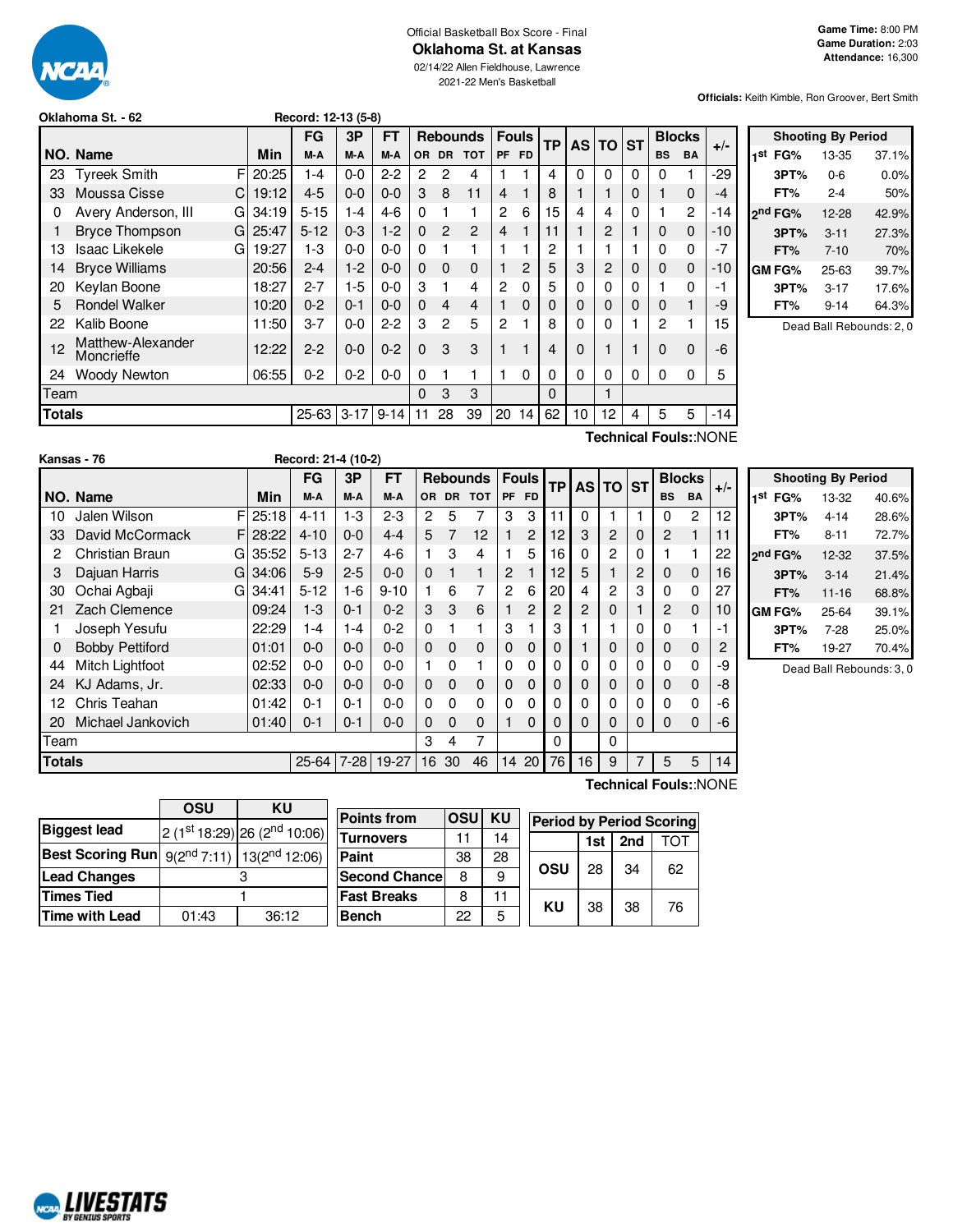

# **Oklahoma St. at Kansas**

02/14/22 Allen Fieldhouse, Lawrence 2021-22 Men's Basketball

**Officials:** Keith Kimble, Ron Groover, Bert Smith

#### **Period 1**

| ΚU<br>2 Braun C<br>33 McCormack D<br>3 Harris D<br>10 Wilson J<br>30 Agbaji O<br>OSU<br>1 Thompson B<br>23 Smith T<br>33 Cisse M<br>0 Anderson, III A<br>13 Likekele I<br>OSU<br>ΚU<br>Diff<br><b>Game Time</b><br>Score<br>20:00<br>33 MCCORMACK D jumpball lost<br>33 CISSE M jumpball won<br>19:43<br>0 ANDERSON, III A turnover bad pass (1)<br>30 AGBAJI O 2pt FG from turnover outside the paint, jump shot<br>19:19<br>missed<br>19:17<br>33 CISSE M defensive rebound (1)<br>18:51<br>0 ANDERSON, III A 2pt FG outside the paint, jump shot missed<br>18:48<br>33 MCCORMACK D defensive rebound (1)<br>18:33<br>1 THOMPSON B steal (1)<br>2 BRAUN C turnover lost ball (1)<br>0 ANDERSON, III A 2pt FG fast break from turnover in the paint,<br>$-2$<br>18:29<br>$0 - 2$<br>layup made (2)<br>1 THOMPSON B assist (1)<br>18:29<br>18:29<br>0 ANDERSON, III A foul drawn (1)<br>10 WILSON J foul shooting (1 - 1)<br>0 ANDERSON, III A free throw fast break 1 - 1 missed<br>18:29<br>18:27<br>2 BRAUN C defensive rebound (1)<br>18:17<br>3 HARRIS D turnover travel (1)<br>18:00<br>18:00<br>33 MCCORMACK D block (1)<br>17:55<br>33 CISSE M offensive rebound (2)<br>33 CISSE M 2pt FG from turnover second chance in the paint,<br>17:54<br>layup missed<br>17:51<br>10 WILSON J defensive rebound (1)<br>17:47<br>30 AGBAJI O 3pt FG, jump shot missed<br>17:44<br>33 MCCORMACK D offensive rebound (2)<br>2 BRAUN C 2pt FG second chance outside the paint, floating<br>17:41<br>jump shot missed<br>17:39<br>33 CISSE M defensive rebound (3)<br>17:39<br>33 CISSE M foul drawn (1)<br>2 BRAUN C foul personal (1 - 2)<br>17:23<br>0 ANDERSON, III A 2pt FG outside the paint, jump shot missed<br>17:19<br>33 CISSE M offensive rebound (4)<br>1 THOMPSON B 3pt FG second chance, jump shot missed<br>17:17<br>2 BRAUN C defensive rebound (2)<br>17:14<br>23 SMITH T foul personal (1 - 1)<br>17:14<br>2 BRAUN C foul drawn (1)<br>0<br>17:08<br>$2 - 2$<br>30 AGBAJI O 2pt FG in the paint, alleyoop made (2)<br>17:08<br>3 HARRIS D assist (1)<br>16:50<br>13 LIKEKELE I turnover travel (1)<br>16:50<br>13 LIKEKELE I substitution out<br>16:50<br>14 WILLIAMS B substitution in<br>30 AGBAJI O 2pt FG from turnover outside the paint, floating<br>$4 - 2$<br>$\mathbf{2}$<br>16:34<br>jump shot made (4)<br>16:18<br>3 HARRIS D steal (1)<br>14 WILLIAMS B turnover bad pass (1)<br>3 HARRIS D 2pt FG fast break from turnover in the paint, dunk,<br>$6 - 2$<br>4<br>16:13<br>made (2)<br>15:51<br>1 THOMPSON B 2pt FG outside the paint, jump shot missed<br>15:47<br>10 WILSON J defensive rebound (2)<br>15:43<br>2 BRAUN C 2pt FG in the paint, layup missed | <b>Quarter Starters:</b> |  |  |  |
|-----------------------------------------------------------------------------------------------------------------------------------------------------------------------------------------------------------------------------------------------------------------------------------------------------------------------------------------------------------------------------------------------------------------------------------------------------------------------------------------------------------------------------------------------------------------------------------------------------------------------------------------------------------------------------------------------------------------------------------------------------------------------------------------------------------------------------------------------------------------------------------------------------------------------------------------------------------------------------------------------------------------------------------------------------------------------------------------------------------------------------------------------------------------------------------------------------------------------------------------------------------------------------------------------------------------------------------------------------------------------------------------------------------------------------------------------------------------------------------------------------------------------------------------------------------------------------------------------------------------------------------------------------------------------------------------------------------------------------------------------------------------------------------------------------------------------------------------------------------------------------------------------------------------------------------------------------------------------------------------------------------------------------------------------------------------------------------------------------------------------------------------------------------------------------------------------------------------------------------------------------------------------------------------------------------------------------------------------------------------------------------------------------------------------------------------------------------------------------------------------------------------------------------------------------------------------------------------------------------------------------------------------------------------------------------------|--------------------------|--|--|--|
|                                                                                                                                                                                                                                                                                                                                                                                                                                                                                                                                                                                                                                                                                                                                                                                                                                                                                                                                                                                                                                                                                                                                                                                                                                                                                                                                                                                                                                                                                                                                                                                                                                                                                                                                                                                                                                                                                                                                                                                                                                                                                                                                                                                                                                                                                                                                                                                                                                                                                                                                                                                                                                                                                         |                          |  |  |  |
|                                                                                                                                                                                                                                                                                                                                                                                                                                                                                                                                                                                                                                                                                                                                                                                                                                                                                                                                                                                                                                                                                                                                                                                                                                                                                                                                                                                                                                                                                                                                                                                                                                                                                                                                                                                                                                                                                                                                                                                                                                                                                                                                                                                                                                                                                                                                                                                                                                                                                                                                                                                                                                                                                         |                          |  |  |  |
|                                                                                                                                                                                                                                                                                                                                                                                                                                                                                                                                                                                                                                                                                                                                                                                                                                                                                                                                                                                                                                                                                                                                                                                                                                                                                                                                                                                                                                                                                                                                                                                                                                                                                                                                                                                                                                                                                                                                                                                                                                                                                                                                                                                                                                                                                                                                                                                                                                                                                                                                                                                                                                                                                         |                          |  |  |  |
|                                                                                                                                                                                                                                                                                                                                                                                                                                                                                                                                                                                                                                                                                                                                                                                                                                                                                                                                                                                                                                                                                                                                                                                                                                                                                                                                                                                                                                                                                                                                                                                                                                                                                                                                                                                                                                                                                                                                                                                                                                                                                                                                                                                                                                                                                                                                                                                                                                                                                                                                                                                                                                                                                         |                          |  |  |  |
|                                                                                                                                                                                                                                                                                                                                                                                                                                                                                                                                                                                                                                                                                                                                                                                                                                                                                                                                                                                                                                                                                                                                                                                                                                                                                                                                                                                                                                                                                                                                                                                                                                                                                                                                                                                                                                                                                                                                                                                                                                                                                                                                                                                                                                                                                                                                                                                                                                                                                                                                                                                                                                                                                         |                          |  |  |  |
|                                                                                                                                                                                                                                                                                                                                                                                                                                                                                                                                                                                                                                                                                                                                                                                                                                                                                                                                                                                                                                                                                                                                                                                                                                                                                                                                                                                                                                                                                                                                                                                                                                                                                                                                                                                                                                                                                                                                                                                                                                                                                                                                                                                                                                                                                                                                                                                                                                                                                                                                                                                                                                                                                         |                          |  |  |  |
|                                                                                                                                                                                                                                                                                                                                                                                                                                                                                                                                                                                                                                                                                                                                                                                                                                                                                                                                                                                                                                                                                                                                                                                                                                                                                                                                                                                                                                                                                                                                                                                                                                                                                                                                                                                                                                                                                                                                                                                                                                                                                                                                                                                                                                                                                                                                                                                                                                                                                                                                                                                                                                                                                         |                          |  |  |  |
| 23 SMITH T 2pt FG from turnover in the paint, hook shot blocked                                                                                                                                                                                                                                                                                                                                                                                                                                                                                                                                                                                                                                                                                                                                                                                                                                                                                                                                                                                                                                                                                                                                                                                                                                                                                                                                                                                                                                                                                                                                                                                                                                                                                                                                                                                                                                                                                                                                                                                                                                                                                                                                                                                                                                                                                                                                                                                                                                                                                                                                                                                                                         |                          |  |  |  |
|                                                                                                                                                                                                                                                                                                                                                                                                                                                                                                                                                                                                                                                                                                                                                                                                                                                                                                                                                                                                                                                                                                                                                                                                                                                                                                                                                                                                                                                                                                                                                                                                                                                                                                                                                                                                                                                                                                                                                                                                                                                                                                                                                                                                                                                                                                                                                                                                                                                                                                                                                                                                                                                                                         |                          |  |  |  |
|                                                                                                                                                                                                                                                                                                                                                                                                                                                                                                                                                                                                                                                                                                                                                                                                                                                                                                                                                                                                                                                                                                                                                                                                                                                                                                                                                                                                                                                                                                                                                                                                                                                                                                                                                                                                                                                                                                                                                                                                                                                                                                                                                                                                                                                                                                                                                                                                                                                                                                                                                                                                                                                                                         |                          |  |  |  |
|                                                                                                                                                                                                                                                                                                                                                                                                                                                                                                                                                                                                                                                                                                                                                                                                                                                                                                                                                                                                                                                                                                                                                                                                                                                                                                                                                                                                                                                                                                                                                                                                                                                                                                                                                                                                                                                                                                                                                                                                                                                                                                                                                                                                                                                                                                                                                                                                                                                                                                                                                                                                                                                                                         |                          |  |  |  |
|                                                                                                                                                                                                                                                                                                                                                                                                                                                                                                                                                                                                                                                                                                                                                                                                                                                                                                                                                                                                                                                                                                                                                                                                                                                                                                                                                                                                                                                                                                                                                                                                                                                                                                                                                                                                                                                                                                                                                                                                                                                                                                                                                                                                                                                                                                                                                                                                                                                                                                                                                                                                                                                                                         |                          |  |  |  |
|                                                                                                                                                                                                                                                                                                                                                                                                                                                                                                                                                                                                                                                                                                                                                                                                                                                                                                                                                                                                                                                                                                                                                                                                                                                                                                                                                                                                                                                                                                                                                                                                                                                                                                                                                                                                                                                                                                                                                                                                                                                                                                                                                                                                                                                                                                                                                                                                                                                                                                                                                                                                                                                                                         |                          |  |  |  |
|                                                                                                                                                                                                                                                                                                                                                                                                                                                                                                                                                                                                                                                                                                                                                                                                                                                                                                                                                                                                                                                                                                                                                                                                                                                                                                                                                                                                                                                                                                                                                                                                                                                                                                                                                                                                                                                                                                                                                                                                                                                                                                                                                                                                                                                                                                                                                                                                                                                                                                                                                                                                                                                                                         |                          |  |  |  |
|                                                                                                                                                                                                                                                                                                                                                                                                                                                                                                                                                                                                                                                                                                                                                                                                                                                                                                                                                                                                                                                                                                                                                                                                                                                                                                                                                                                                                                                                                                                                                                                                                                                                                                                                                                                                                                                                                                                                                                                                                                                                                                                                                                                                                                                                                                                                                                                                                                                                                                                                                                                                                                                                                         |                          |  |  |  |
|                                                                                                                                                                                                                                                                                                                                                                                                                                                                                                                                                                                                                                                                                                                                                                                                                                                                                                                                                                                                                                                                                                                                                                                                                                                                                                                                                                                                                                                                                                                                                                                                                                                                                                                                                                                                                                                                                                                                                                                                                                                                                                                                                                                                                                                                                                                                                                                                                                                                                                                                                                                                                                                                                         |                          |  |  |  |
|                                                                                                                                                                                                                                                                                                                                                                                                                                                                                                                                                                                                                                                                                                                                                                                                                                                                                                                                                                                                                                                                                                                                                                                                                                                                                                                                                                                                                                                                                                                                                                                                                                                                                                                                                                                                                                                                                                                                                                                                                                                                                                                                                                                                                                                                                                                                                                                                                                                                                                                                                                                                                                                                                         |                          |  |  |  |
|                                                                                                                                                                                                                                                                                                                                                                                                                                                                                                                                                                                                                                                                                                                                                                                                                                                                                                                                                                                                                                                                                                                                                                                                                                                                                                                                                                                                                                                                                                                                                                                                                                                                                                                                                                                                                                                                                                                                                                                                                                                                                                                                                                                                                                                                                                                                                                                                                                                                                                                                                                                                                                                                                         |                          |  |  |  |
|                                                                                                                                                                                                                                                                                                                                                                                                                                                                                                                                                                                                                                                                                                                                                                                                                                                                                                                                                                                                                                                                                                                                                                                                                                                                                                                                                                                                                                                                                                                                                                                                                                                                                                                                                                                                                                                                                                                                                                                                                                                                                                                                                                                                                                                                                                                                                                                                                                                                                                                                                                                                                                                                                         |                          |  |  |  |
|                                                                                                                                                                                                                                                                                                                                                                                                                                                                                                                                                                                                                                                                                                                                                                                                                                                                                                                                                                                                                                                                                                                                                                                                                                                                                                                                                                                                                                                                                                                                                                                                                                                                                                                                                                                                                                                                                                                                                                                                                                                                                                                                                                                                                                                                                                                                                                                                                                                                                                                                                                                                                                                                                         |                          |  |  |  |
|                                                                                                                                                                                                                                                                                                                                                                                                                                                                                                                                                                                                                                                                                                                                                                                                                                                                                                                                                                                                                                                                                                                                                                                                                                                                                                                                                                                                                                                                                                                                                                                                                                                                                                                                                                                                                                                                                                                                                                                                                                                                                                                                                                                                                                                                                                                                                                                                                                                                                                                                                                                                                                                                                         |                          |  |  |  |
|                                                                                                                                                                                                                                                                                                                                                                                                                                                                                                                                                                                                                                                                                                                                                                                                                                                                                                                                                                                                                                                                                                                                                                                                                                                                                                                                                                                                                                                                                                                                                                                                                                                                                                                                                                                                                                                                                                                                                                                                                                                                                                                                                                                                                                                                                                                                                                                                                                                                                                                                                                                                                                                                                         |                          |  |  |  |
|                                                                                                                                                                                                                                                                                                                                                                                                                                                                                                                                                                                                                                                                                                                                                                                                                                                                                                                                                                                                                                                                                                                                                                                                                                                                                                                                                                                                                                                                                                                                                                                                                                                                                                                                                                                                                                                                                                                                                                                                                                                                                                                                                                                                                                                                                                                                                                                                                                                                                                                                                                                                                                                                                         |                          |  |  |  |
|                                                                                                                                                                                                                                                                                                                                                                                                                                                                                                                                                                                                                                                                                                                                                                                                                                                                                                                                                                                                                                                                                                                                                                                                                                                                                                                                                                                                                                                                                                                                                                                                                                                                                                                                                                                                                                                                                                                                                                                                                                                                                                                                                                                                                                                                                                                                                                                                                                                                                                                                                                                                                                                                                         |                          |  |  |  |
|                                                                                                                                                                                                                                                                                                                                                                                                                                                                                                                                                                                                                                                                                                                                                                                                                                                                                                                                                                                                                                                                                                                                                                                                                                                                                                                                                                                                                                                                                                                                                                                                                                                                                                                                                                                                                                                                                                                                                                                                                                                                                                                                                                                                                                                                                                                                                                                                                                                                                                                                                                                                                                                                                         |                          |  |  |  |
|                                                                                                                                                                                                                                                                                                                                                                                                                                                                                                                                                                                                                                                                                                                                                                                                                                                                                                                                                                                                                                                                                                                                                                                                                                                                                                                                                                                                                                                                                                                                                                                                                                                                                                                                                                                                                                                                                                                                                                                                                                                                                                                                                                                                                                                                                                                                                                                                                                                                                                                                                                                                                                                                                         |                          |  |  |  |
|                                                                                                                                                                                                                                                                                                                                                                                                                                                                                                                                                                                                                                                                                                                                                                                                                                                                                                                                                                                                                                                                                                                                                                                                                                                                                                                                                                                                                                                                                                                                                                                                                                                                                                                                                                                                                                                                                                                                                                                                                                                                                                                                                                                                                                                                                                                                                                                                                                                                                                                                                                                                                                                                                         |                          |  |  |  |
|                                                                                                                                                                                                                                                                                                                                                                                                                                                                                                                                                                                                                                                                                                                                                                                                                                                                                                                                                                                                                                                                                                                                                                                                                                                                                                                                                                                                                                                                                                                                                                                                                                                                                                                                                                                                                                                                                                                                                                                                                                                                                                                                                                                                                                                                                                                                                                                                                                                                                                                                                                                                                                                                                         |                          |  |  |  |
|                                                                                                                                                                                                                                                                                                                                                                                                                                                                                                                                                                                                                                                                                                                                                                                                                                                                                                                                                                                                                                                                                                                                                                                                                                                                                                                                                                                                                                                                                                                                                                                                                                                                                                                                                                                                                                                                                                                                                                                                                                                                                                                                                                                                                                                                                                                                                                                                                                                                                                                                                                                                                                                                                         |                          |  |  |  |
|                                                                                                                                                                                                                                                                                                                                                                                                                                                                                                                                                                                                                                                                                                                                                                                                                                                                                                                                                                                                                                                                                                                                                                                                                                                                                                                                                                                                                                                                                                                                                                                                                                                                                                                                                                                                                                                                                                                                                                                                                                                                                                                                                                                                                                                                                                                                                                                                                                                                                                                                                                                                                                                                                         |                          |  |  |  |
|                                                                                                                                                                                                                                                                                                                                                                                                                                                                                                                                                                                                                                                                                                                                                                                                                                                                                                                                                                                                                                                                                                                                                                                                                                                                                                                                                                                                                                                                                                                                                                                                                                                                                                                                                                                                                                                                                                                                                                                                                                                                                                                                                                                                                                                                                                                                                                                                                                                                                                                                                                                                                                                                                         |                          |  |  |  |
|                                                                                                                                                                                                                                                                                                                                                                                                                                                                                                                                                                                                                                                                                                                                                                                                                                                                                                                                                                                                                                                                                                                                                                                                                                                                                                                                                                                                                                                                                                                                                                                                                                                                                                                                                                                                                                                                                                                                                                                                                                                                                                                                                                                                                                                                                                                                                                                                                                                                                                                                                                                                                                                                                         |                          |  |  |  |
|                                                                                                                                                                                                                                                                                                                                                                                                                                                                                                                                                                                                                                                                                                                                                                                                                                                                                                                                                                                                                                                                                                                                                                                                                                                                                                                                                                                                                                                                                                                                                                                                                                                                                                                                                                                                                                                                                                                                                                                                                                                                                                                                                                                                                                                                                                                                                                                                                                                                                                                                                                                                                                                                                         |                          |  |  |  |
|                                                                                                                                                                                                                                                                                                                                                                                                                                                                                                                                                                                                                                                                                                                                                                                                                                                                                                                                                                                                                                                                                                                                                                                                                                                                                                                                                                                                                                                                                                                                                                                                                                                                                                                                                                                                                                                                                                                                                                                                                                                                                                                                                                                                                                                                                                                                                                                                                                                                                                                                                                                                                                                                                         |                          |  |  |  |
|                                                                                                                                                                                                                                                                                                                                                                                                                                                                                                                                                                                                                                                                                                                                                                                                                                                                                                                                                                                                                                                                                                                                                                                                                                                                                                                                                                                                                                                                                                                                                                                                                                                                                                                                                                                                                                                                                                                                                                                                                                                                                                                                                                                                                                                                                                                                                                                                                                                                                                                                                                                                                                                                                         |                          |  |  |  |
|                                                                                                                                                                                                                                                                                                                                                                                                                                                                                                                                                                                                                                                                                                                                                                                                                                                                                                                                                                                                                                                                                                                                                                                                                                                                                                                                                                                                                                                                                                                                                                                                                                                                                                                                                                                                                                                                                                                                                                                                                                                                                                                                                                                                                                                                                                                                                                                                                                                                                                                                                                                                                                                                                         |                          |  |  |  |
|                                                                                                                                                                                                                                                                                                                                                                                                                                                                                                                                                                                                                                                                                                                                                                                                                                                                                                                                                                                                                                                                                                                                                                                                                                                                                                                                                                                                                                                                                                                                                                                                                                                                                                                                                                                                                                                                                                                                                                                                                                                                                                                                                                                                                                                                                                                                                                                                                                                                                                                                                                                                                                                                                         |                          |  |  |  |
|                                                                                                                                                                                                                                                                                                                                                                                                                                                                                                                                                                                                                                                                                                                                                                                                                                                                                                                                                                                                                                                                                                                                                                                                                                                                                                                                                                                                                                                                                                                                                                                                                                                                                                                                                                                                                                                                                                                                                                                                                                                                                                                                                                                                                                                                                                                                                                                                                                                                                                                                                                                                                                                                                         |                          |  |  |  |
|                                                                                                                                                                                                                                                                                                                                                                                                                                                                                                                                                                                                                                                                                                                                                                                                                                                                                                                                                                                                                                                                                                                                                                                                                                                                                                                                                                                                                                                                                                                                                                                                                                                                                                                                                                                                                                                                                                                                                                                                                                                                                                                                                                                                                                                                                                                                                                                                                                                                                                                                                                                                                                                                                         |                          |  |  |  |
|                                                                                                                                                                                                                                                                                                                                                                                                                                                                                                                                                                                                                                                                                                                                                                                                                                                                                                                                                                                                                                                                                                                                                                                                                                                                                                                                                                                                                                                                                                                                                                                                                                                                                                                                                                                                                                                                                                                                                                                                                                                                                                                                                                                                                                                                                                                                                                                                                                                                                                                                                                                                                                                                                         |                          |  |  |  |
|                                                                                                                                                                                                                                                                                                                                                                                                                                                                                                                                                                                                                                                                                                                                                                                                                                                                                                                                                                                                                                                                                                                                                                                                                                                                                                                                                                                                                                                                                                                                                                                                                                                                                                                                                                                                                                                                                                                                                                                                                                                                                                                                                                                                                                                                                                                                                                                                                                                                                                                                                                                                                                                                                         |                          |  |  |  |
|                                                                                                                                                                                                                                                                                                                                                                                                                                                                                                                                                                                                                                                                                                                                                                                                                                                                                                                                                                                                                                                                                                                                                                                                                                                                                                                                                                                                                                                                                                                                                                                                                                                                                                                                                                                                                                                                                                                                                                                                                                                                                                                                                                                                                                                                                                                                                                                                                                                                                                                                                                                                                                                                                         |                          |  |  |  |

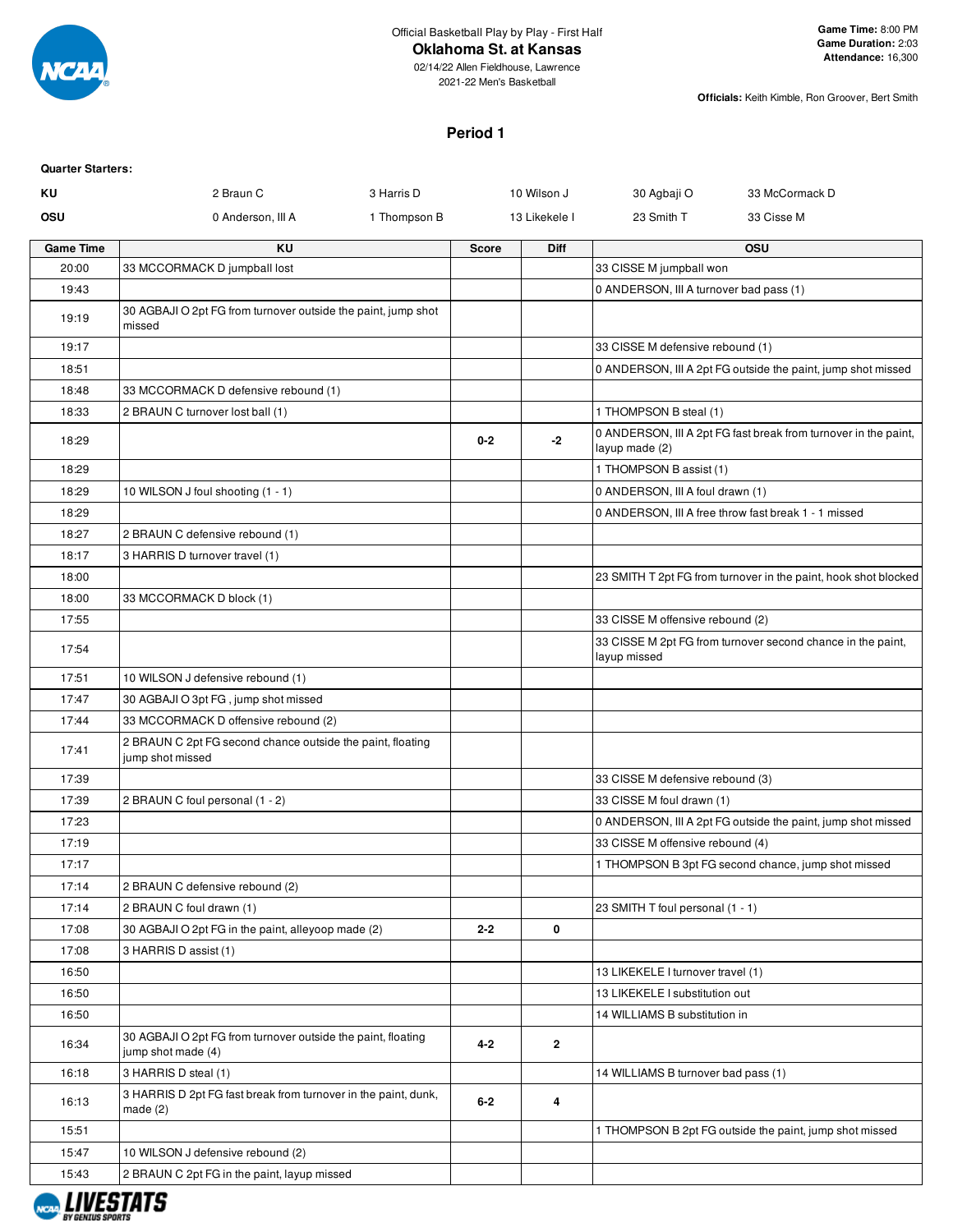

**Oklahoma St. at Kansas**

| <b>Game Time</b> | KU                                                                           | <b>Score</b> | <b>Diff</b> | <b>OSU</b>                                                              |  |  |  |  |
|------------------|------------------------------------------------------------------------------|--------------|-------------|-------------------------------------------------------------------------|--|--|--|--|
| 15:40            |                                                                              |              |             | 33 CISSE M defensive rebound (5)                                        |  |  |  |  |
| 15:30            |                                                                              |              |             | 0 ANDERSON, III A turnover dribbling violation (2)                      |  |  |  |  |
| 15:30            | Timeout media                                                                |              |             |                                                                         |  |  |  |  |
| 15:30            |                                                                              |              |             | 23 SMITH T substitution out                                             |  |  |  |  |
| 15:30            |                                                                              |              |             | 20 BOONE K substitution in                                              |  |  |  |  |
| 15:08            | 10 WILSON J 3pt FG from turnover, jump shot missed                           |              |             |                                                                         |  |  |  |  |
| 15:05            | 33 MCCORMACK D offensive rebound (3)                                         |              |             |                                                                         |  |  |  |  |
| 15:01            | 3 HARRIS D 3pt FG from turnover second chance, jump shot<br>missed           |              |             |                                                                         |  |  |  |  |
| 14:58            | 10 WILSON J offensive rebound (3)                                            |              |             |                                                                         |  |  |  |  |
| 14:57            | 10 WILSON J 2pt FG from turnover second chance in the paint,<br>layup missed |              |             |                                                                         |  |  |  |  |
| 14:55            | 33 MCCORMACK D offensive rebound (4)                                         |              |             |                                                                         |  |  |  |  |
| 14:45            | 2 BRAUN C 2pt FG from turnover second chance in the paint,<br>dunk, made (2) | $8 - 2$      | 6           |                                                                         |  |  |  |  |
| 14:45            | 3 HARRIS D assist (2)                                                        |              |             |                                                                         |  |  |  |  |
| 14:30            |                                                                              | $8 - 4$      | 4           | 33 CISSE M 2pt FG in the paint, alleyoop made (2)                       |  |  |  |  |
| 14:30            |                                                                              |              |             | 0 ANDERSON, III A assist (1)                                            |  |  |  |  |
| 14:04            | 10 WILSON J 3pt FG, jump shot missed                                         |              |             |                                                                         |  |  |  |  |
| 14:01            |                                                                              |              |             | 33 CISSE M defensive rebound (6)                                        |  |  |  |  |
| 13:55            |                                                                              |              |             | 0 ANDERSON, III A 2pt FG outside the paint, pull up jump shot<br>missed |  |  |  |  |
| 13:52            | 30 AGBAJI O defensive rebound (1)                                            |              |             |                                                                         |  |  |  |  |
| 13:46            | 2 BRAUN C 3pt FG, jump shot missed                                           |              |             |                                                                         |  |  |  |  |
| 13:43            |                                                                              |              |             | 33 CISSE M defensive rebound (7)                                        |  |  |  |  |
| 13:38            |                                                                              |              |             | 14 WILLIAMS B 2pt FG in the paint, layup missed                         |  |  |  |  |
| 13:36            | 30 AGBAJI O defensive rebound (2)                                            |              |             |                                                                         |  |  |  |  |
| 13:33            | 10 WILSON J 2pt FG fast break in the paint, layup made (2)                   | $10 - 4$     | 6           |                                                                         |  |  |  |  |
| 13:33            | 30 AGBAJI O assist (1)                                                       |              |             |                                                                         |  |  |  |  |
| 13:33            | 10 WILSON J foul drawn (1)                                                   |              |             | 33 CISSE M foul shooting (1 - 2)                                        |  |  |  |  |
| 13:33            | 33 MCCORMACK D substitution out                                              |              |             |                                                                         |  |  |  |  |
| 13:33            | 21 CLEMENCE Z substitution in                                                |              |             |                                                                         |  |  |  |  |
| 13:33            |                                                                              |              |             | 33 CISSE M substitution out                                             |  |  |  |  |
| 13:33            |                                                                              |              |             | 22 BOONE K substitution in                                              |  |  |  |  |
| 13:33            |                                                                              |              |             | 0 ANDERSON, III A substitution out                                      |  |  |  |  |
| 13:33            |                                                                              |              |             | 5 WALKER R substitution in                                              |  |  |  |  |
| 13:32            | 10 WILSON J free throw fast break 1 - 1 missed                               |              |             |                                                                         |  |  |  |  |
| 13:31            |                                                                              |              |             | defensive rebound (8)                                                   |  |  |  |  |
| 13:31            | 10 WILSON J substitution out                                                 |              |             |                                                                         |  |  |  |  |
| 13:31            | 1 YESUFU J substitution in                                                   |              |             |                                                                         |  |  |  |  |
| 13:19            |                                                                              |              |             | 20 BOONE K 3pt FG, jump shot missed                                     |  |  |  |  |
| 13:16            | defensive rebound (12)                                                       |              |             |                                                                         |  |  |  |  |
| 13:09            | 30 AGBAJI O foul offensive (1 - 3)                                           |              |             | 14 WILLIAMS B foul drawn (1)                                            |  |  |  |  |
| 13:09            | 30 AGBAJI O turnover offensive (1)                                           |              |             |                                                                         |  |  |  |  |
| 12:58            | 1 YESUFU J foul personal (1 - 4)                                             |              |             | 14 WILLIAMS B foul drawn (2)                                            |  |  |  |  |
| 12:54            | 3 HARRIS D foul shooting (1 - 5)                                             |              |             | 1 THOMPSON B foul drawn (1)                                             |  |  |  |  |
| 12:54            |                                                                              | $10 - 5$     | 5           | 1 THOMPSON B free throw 1 - 2 made (1)                                  |  |  |  |  |
| 12:54            |                                                                              |              |             | 1 THOMPSON B free throw 2 - 2 missed                                    |  |  |  |  |
| 12:54            | 30 AGBAJI O defensive rebound (3)                                            |              |             |                                                                         |  |  |  |  |
| 12:45            | 30 AGBAJI O 3pt FG, jump shot missed                                         |              |             |                                                                         |  |  |  |  |

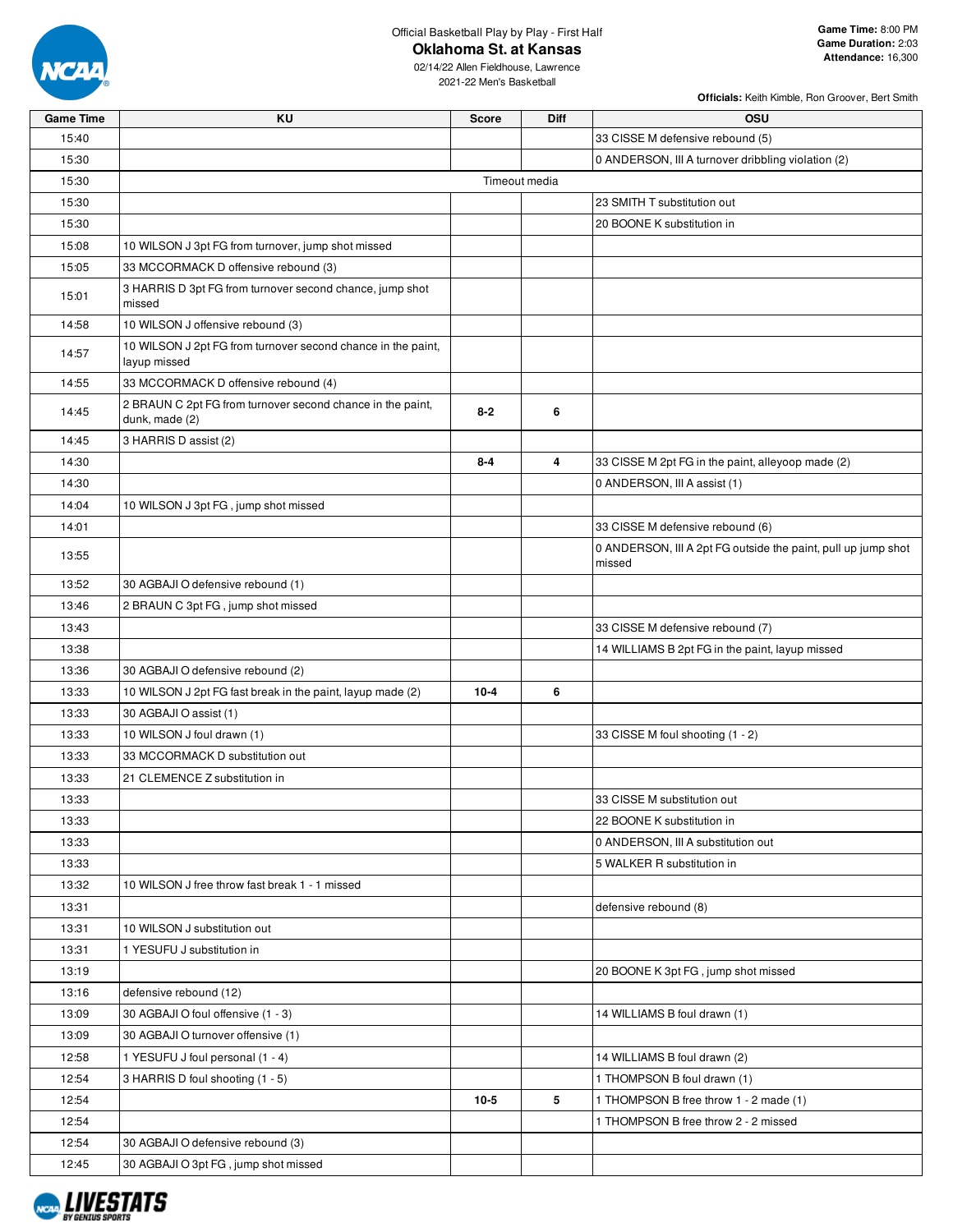

**Oklahoma St. at Kansas**

02/14/22 Allen Fieldhouse, Lawrence 2021-22 Men's Basketball

| <b>Game Time</b> | KU                                                                      | <b>Score</b> | Diff          | <b>OSU</b>                                                                    |
|------------------|-------------------------------------------------------------------------|--------------|---------------|-------------------------------------------------------------------------------|
| 12:42            | 21 CLEMENCE Z offensive rebound (1)                                     |              |               |                                                                               |
| 12:38            | 30 AGBAJI O 2pt FG second chance outside the paint, jump<br>shot missed |              |               |                                                                               |
| 12:35            |                                                                         |              |               | 5 WALKER R defensive rebound (1)                                              |
| 12:32            |                                                                         |              |               | 5 WALKER R 2pt FG in the paint, layup blocked                                 |
| 12:32            | 21 CLEMENCE Z block (1)                                                 |              |               |                                                                               |
| 12:28            | 21 CLEMENCE Z defensive rebound (2)                                     |              |               |                                                                               |
| 12:25            | 1 YESUFU J 3pt FG, jump shot missed                                     |              |               |                                                                               |
| 12:22            | 21 CLEMENCE Z offensive rebound (3)                                     |              |               |                                                                               |
| 12:20            | 21 CLEMENCE Z 2pt FG second chance in the paint, jump shot<br>missed    |              |               |                                                                               |
| 12:17            |                                                                         |              |               | 5 WALKER R defensive rebound (2)                                              |
| 12:00            |                                                                         |              |               | 22 BOONE K 2pt FG in the paint, hook shot missed                              |
| 11:57            |                                                                         |              |               | 20 BOONE K offensive rebound (1)                                              |
| 11:56            |                                                                         |              |               | 20 BOONE K 2pt FG second chance in the paint, layup missed                    |
| 11:52            |                                                                         |              |               | 22 BOONE K offensive rebound (1)                                              |
| 11:52            |                                                                         | $10 - 7$     | 3             | 22 BOONE K 2pt FG second chance in the paint, dunk, made<br>(2)               |
| 11:41            | 2 BRAUN C foul drawn (2)                                                |              |               | 1 THOMPSON B foul personal (1 - 3)                                            |
| 11:41            |                                                                         |              | Timeout media |                                                                               |
| 11:41            | 21 CLEMENCE Z substitution out                                          |              |               |                                                                               |
| 11:41            | 30 AGBAJI O substitution out                                            |              |               |                                                                               |
| 11:41            | 10 WILSON J substitution in                                             |              |               |                                                                               |
| 11:41            | 33 MCCORMACK D substitution in                                          |              |               |                                                                               |
| 11:41            |                                                                         |              |               | 1 THOMPSON B substitution out                                                 |
| 11:41            |                                                                         |              |               | 14 WILLIAMS B substitution out                                                |
| 11:41            |                                                                         |              |               | 22 BOONE K substitution out                                                   |
| 11:41            |                                                                         |              |               | 0 ANDERSON, III A substitution in                                             |
| 11:41            |                                                                         |              |               | 13 LIKEKELE I substitution in                                                 |
| 11:41            |                                                                         |              |               | 33 CISSE M substitution in                                                    |
| 11:21            | 10 WILSON J 2pt FG in the paint, layup missed                           |              |               |                                                                               |
| 11:19            |                                                                         |              |               | 5 WALKER R defensive rebound (3)                                              |
| 10:52            |                                                                         |              |               | 13 LIKEKELE I 2pt FG in the paint, jump shot missed                           |
| 10:47            |                                                                         |              |               | 20 BOONE K offensive rebound (2)                                              |
| 10:47            |                                                                         | $10-9$       | $\mathbf{1}$  | 20 BOONE K 2pt FG second chance in the paint, layup made<br>(2)               |
| 10:25            | 2 BRAUN C turnover dribbling violation (2)                              |              |               |                                                                               |
| 10:25            | 2 BRAUN C substitution out                                              |              |               |                                                                               |
| 10:25            | 30 AGBAJI O substitution in                                             |              |               |                                                                               |
| 09:59            |                                                                         |              |               | 0 ANDERSON, III A 2pt FG from turnover outside the paint, jump<br>shot missed |
| 09:58            | 10 WILSON J defensive rebound (4)                                       |              |               |                                                                               |
| 09:58            | 10 WILSON J foul drawn (2)                                              |              |               | 20 BOONE K foul personal (1 - 4)                                              |
| 09:43            | 10 WILSON J turnover bad pass (1)                                       |              |               | 13 LIKEKELE I steal (1)                                                       |
| 09:36            |                                                                         | 10-11        | $-1$          | 33 CISSE M 2pt FG fast break from turnover in the paint, dunk,<br>made $(4)$  |
| 09:36            |                                                                         |              |               | 0 ANDERSON, III A assist (2)                                                  |
| 09:36            | Timeout 30 Sec                                                          |              |               |                                                                               |
| 09:36            | 10 WILSON J substitution out                                            |              |               |                                                                               |
| 09:36            | 2 BRAUN C substitution in                                               |              |               |                                                                               |
| 09:14            | 2 BRAUN C 2pt FG in the paint, floating jump shot made (4)              | $12 - 11$    | $\mathbf{1}$  |                                                                               |

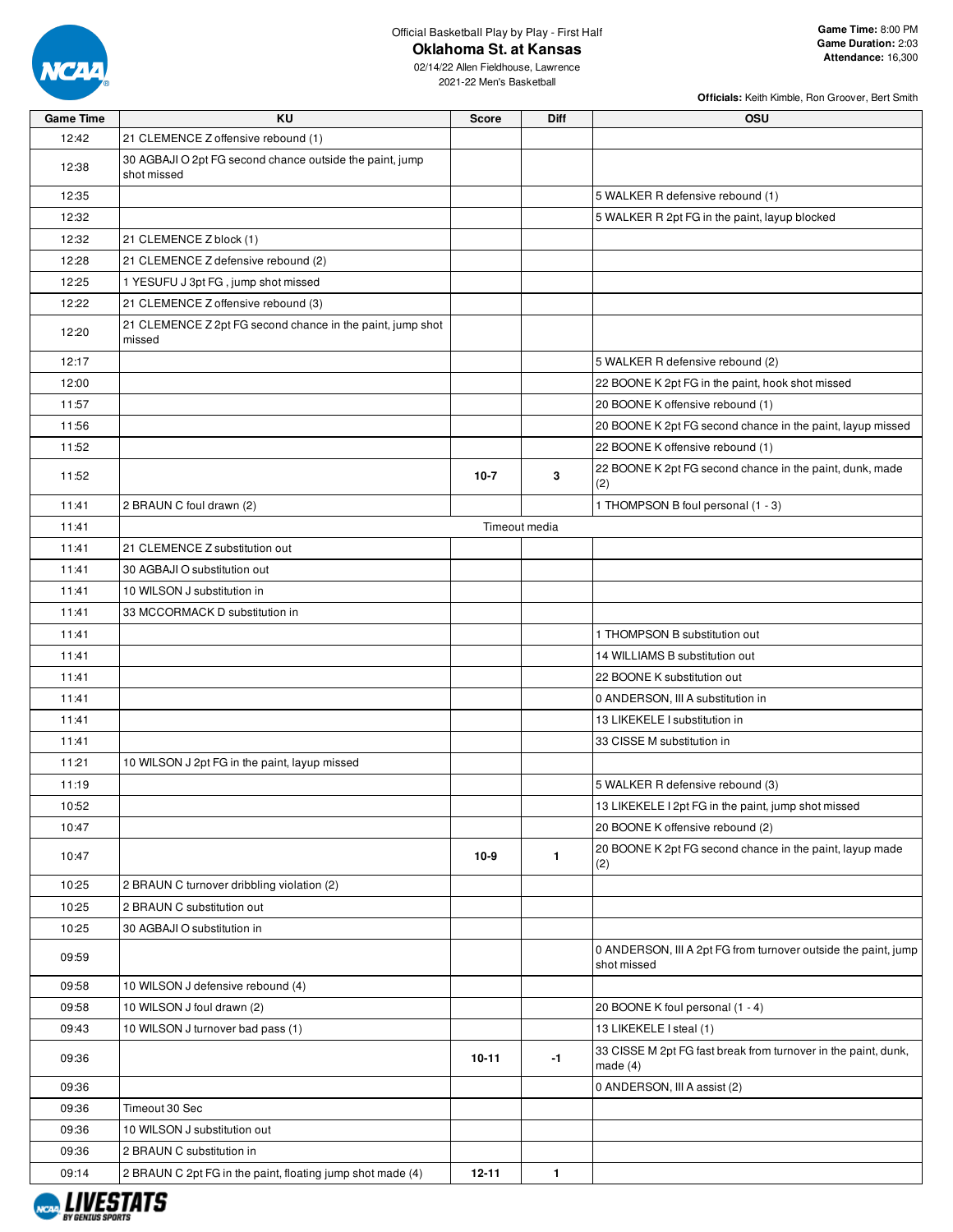

**Oklahoma St. at Kansas**

| <b>Game Time</b> | ΚU                                                        | <b>Score</b> | <b>Diff</b>    | <b>OSU</b>                                                |
|------------------|-----------------------------------------------------------|--------------|----------------|-----------------------------------------------------------|
| 08:57            |                                                           |              |                | 20 BOONE K 3pt FG, jump shot missed                       |
| 08:54            | 1 YESUFU J defensive rebound (1)                          |              |                |                                                           |
| 08:43            | 2 BRAUN C foul drawn (3)                                  |              |                | 5 WALKER R foul shooting (1 - 5)                          |
| 08:43            | 2 BRAUN C free throw 1 - 2 missed                         |              |                |                                                           |
| 08:43            | offensive dead ball rebound (1)                           |              |                |                                                           |
| 08:43            |                                                           |              |                | 13 LIKEKELE I substitution out                            |
| 08:43            |                                                           |              |                | 20 BOONE K substitution out                               |
| 08:43            |                                                           |              |                | 1 THOMPSON B substitution in                              |
| 08:43            |                                                           |              |                | 23 SMITH T substitution in                                |
| 08:43            |                                                           |              |                | 5 WALKER R substitution out                               |
| 08:43            |                                                           |              |                | 14 WILLIAMS B substitution in                             |
| 08:43            | 2 BRAUN C free throw 2 - 2 made (5)                       | $13 - 11$    | $\overline{2}$ |                                                           |
| 08:39            |                                                           |              |                | 33 CISSE M substitution out                               |
| 08:39            |                                                           |              |                | 13 LIKEKELE I substitution in                             |
| 08:21            |                                                           |              |                | 13 LIKEKELE I 2pt FG in the paint, jump shot missed       |
| 08:16            | 33 MCCORMACK D defensive rebound (5)                      |              |                |                                                           |
| 07:56            | 33 MCCORMACK D 2pt FG outside the paint, jump shot missed |              |                |                                                           |
| 07:56            | 30 AGBAJI O offensive rebound (4)                         |              |                |                                                           |
| 07:56            | 30 AGBAJI O foul drawn (1)                                |              |                | 1 THOMPSON B foul shooting (2 - 6)                        |
| 07:56            |                                                           |              | Timeout media  |                                                           |
| 07:56            |                                                           |              |                | 13 LIKEKELE I substitution out                            |
| 07:56            |                                                           |              |                | 12 MONCRIEFFE M substitution in                           |
| 07:56            | 30 AGBAJI O free throw 1 - 2 made (5)                     | $14 - 11$    | 3              |                                                           |
| 07:56            | 30 AGBAJI O free throw 2 - 2 made (6)                     | $15 - 11$    | 4              |                                                           |
| 07:43            |                                                           | $15 - 13$    | $\overline{2}$ | 12 MONCRIEFFE M 2pt FG in the paint, layup made (2)       |
| 07:43            |                                                           |              |                | 14 WILLIAMS B assist (1)                                  |
| 07:36            | 30 AGBAJI O foul drawn (2)                                |              |                | 14 WILLIAMS B foul shooting (1 - 7)                       |
| 07:36            | 30 AGBAJI O free throw 1 - 2 made (7)                     | 16-13        | 3              |                                                           |
| 07:36            | 30 AGBAJI O free throw 2 - 2 made (8)                     | $17 - 13$    | 4              |                                                           |
|                  |                                                           |              |                | 0 ANDERSON, III A 2pt FG in the paint, floating jump shot |
| 07:13            |                                                           |              |                | missed                                                    |
| 07:09            | 3 HARRIS D defensive rebound (1)                          |              |                |                                                           |
| 06:57            | 3 HARRIS D 3pt FG, jump shot made (5)                     | 20-13        | $\overline{7}$ |                                                           |
| 06:57            | 33 MCCORMACK D assist (1)                                 |              |                |                                                           |
| 06:36            |                                                           | $20 - 15$    | 5              | 1 THOMPSON B 2pt FG in the paint, layup made (3)          |
| 06:25            | 1 YESUFU J 3pt FG, jump shot made (3)                     | 23-15        | 8              |                                                           |
| 06:25            | 33 MCCORMACK D assist (2)                                 |              |                |                                                           |
| 06:05            |                                                           | 23-17        | 6              | 12 MONCRIEFFE M 2pt FG in the paint, layup made (4)       |
| 05:50            | 30 AGBAJI O 3pt FG, jump shot made (11)                   | 26-17        | 9              |                                                           |
| 05:50            | 33 MCCORMACK D assist (3)                                 |              |                |                                                           |
| 05:49            |                                                           |              |                | Timeout 30 Sec                                            |
| 05:49            | 30 AGBAJI O substitution out                              |              |                |                                                           |
| 05:49            | 10 WILSON J substitution in                               |              |                |                                                           |
| 05:33            |                                                           | 26-19        | $\overline{7}$ | 0 ANDERSON, III A 2pt FG in the paint, jump shot made (4) |
| 05:33            | 10 WILSON J foul shooting (2 - 6)                         |              |                | 0 ANDERSON, III A foul drawn (2)                          |
| 05:33            | 10 WILSON J substitution out                              |              |                |                                                           |
| 05:33            | 30 AGBAJI O substitution in                               |              |                |                                                           |
| 05:33            |                                                           | 26-20        | 6              | 0 ANDERSON, III A free throw 1 - 1 made (5)               |
|                  | 33 MCCORMACK D 2pt FG in the paint, turnaround jump shot  |              |                |                                                           |
| 05:19            | missed                                                    |              |                |                                                           |

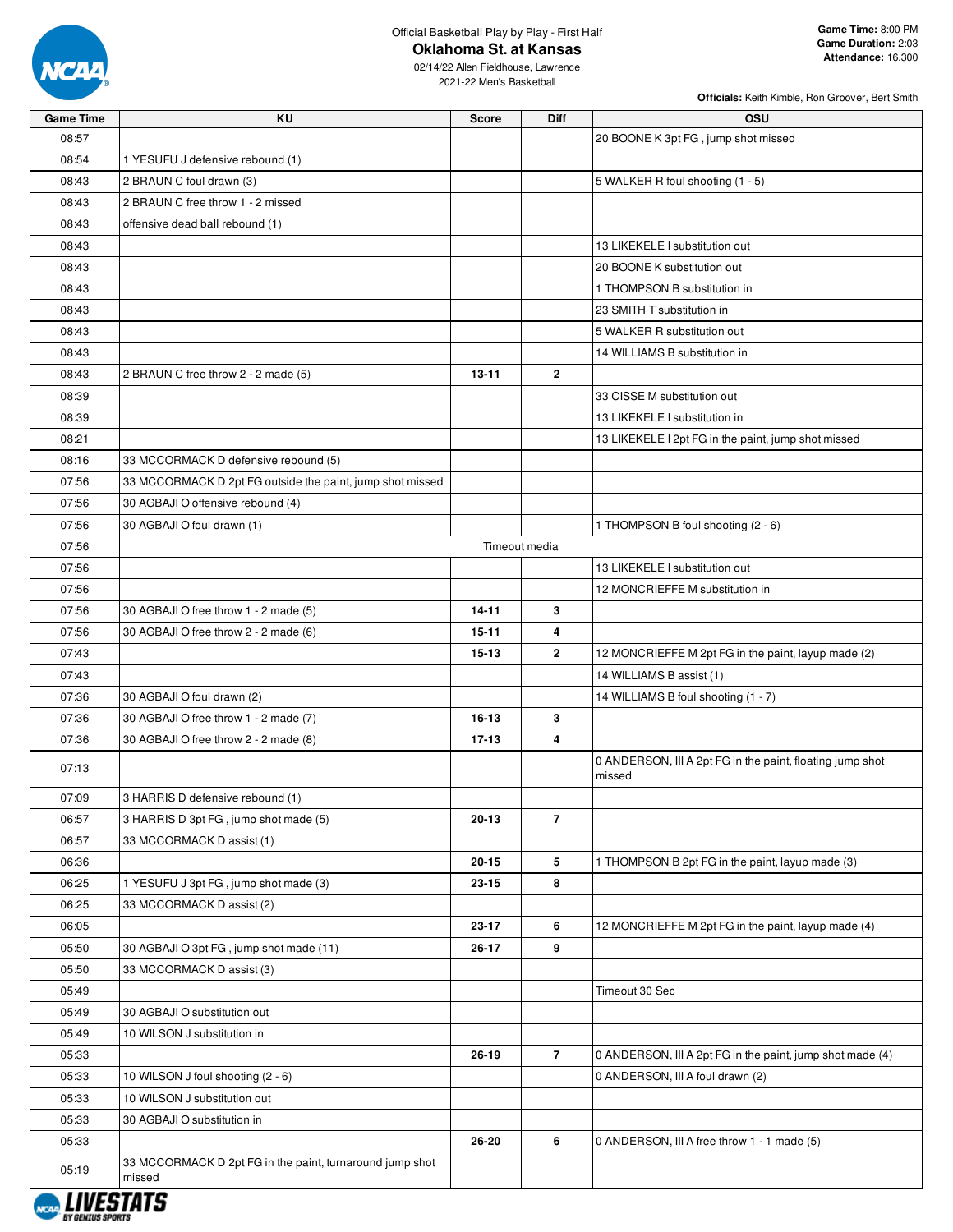

**Oklahoma St. at Kansas**

02/14/22 Allen Fieldhouse, Lawrence 2021-22 Men's Basketball

| <b>Game Time</b> | ΚU                                                                                      | Score     | Diff           | <b>OSU</b>                                                                      |
|------------------|-----------------------------------------------------------------------------------------|-----------|----------------|---------------------------------------------------------------------------------|
| 05:15            |                                                                                         |           |                | 12 MONCRIEFFE M defensive rebound (1)                                           |
| 05:12            |                                                                                         |           |                | 1 THOMPSON B 2pt FG outside the paint, pull up jump shot<br>missed              |
| 05:09            | 33 MCCORMACK D defensive rebound (6)                                                    |           |                |                                                                                 |
| 04:59            | 30 AGBAJI O turnover travel (2)                                                         |           |                |                                                                                 |
| 04:59            |                                                                                         |           |                | 12 MONCRIEFFE M substitution out                                                |
| 04:59            |                                                                                         |           |                | 14 WILLIAMS B substitution out                                                  |
| 04:59            |                                                                                         |           |                | 23 SMITH T substitution out                                                     |
| 04:59            |                                                                                         |           |                | 13 LIKEKELE I substitution in                                                   |
| 04:59            |                                                                                         |           |                | 20 BOONE K substitution in                                                      |
| 04:59            |                                                                                         |           |                | 33 CISSE M substitution in                                                      |
| 04:44            |                                                                                         | 26-22     | 4              | 0 ANDERSON, III A 2pt FG from turnover outside the paint, jump<br>shot made (7) |
| 04:44            |                                                                                         |           |                | 33 CISSE M assist (1)                                                           |
| 04:24            | 3 HARRIS D 3pt FG, jump shot made (8)                                                   | 29-22     | $\overline{7}$ |                                                                                 |
| 04:02            |                                                                                         | 29-24     | 5              | 1 THOMPSON B 2pt FG in the paint, jump shot made (5)                            |
| 03:43            | 3 HARRIS D 3pt FG, jump shot missed                                                     |           |                |                                                                                 |
| 03:40            |                                                                                         |           |                | 33 CISSE M defensive rebound (8)                                                |
| 03:38            | 3 HARRIS D steal (2)                                                                    |           |                | 33 CISSE M turnover bad pass (1)                                                |
| 03:31            |                                                                                         |           | Timeout media  |                                                                                 |
| 03:31            | 2 BRAUN C substitution out                                                              |           |                |                                                                                 |
| 03:31            | 0 PETTIFORD B substitution in                                                           |           |                |                                                                                 |
| 03:03            | 33 MCCORMACK D 2pt FG from turnover outside the paint,<br>turnaround jump shot made (2) | $31 - 24$ | $\overline{7}$ |                                                                                 |
| 03:03            | 0 PETTIFORD B assist (1)                                                                |           |                |                                                                                 |
| 02:47            |                                                                                         |           |                | 1 THOMPSON B 3pt FG, jump shot missed                                           |
| 02:43            | 33 MCCORMACK D defensive rebound (7)                                                    |           |                |                                                                                 |
| 02:36            | 30 AGBAJI O 3pt FG, jump shot missed                                                    |           |                |                                                                                 |
| 02:31            | 33 MCCORMACK D offensive rebound (8)                                                    |           |                |                                                                                 |
| 02:30            | 33 MCCORMACK D turnover bad pass (1)                                                    |           |                |                                                                                 |
| 02:30            | 0 PETTIFORD B substitution out                                                          |           |                |                                                                                 |
| 02:30            | 2 BRAUN C substitution in                                                               |           |                |                                                                                 |
| 02:30            |                                                                                         |           |                | 1 THOMPSON B substitution out                                                   |
| 02:30            |                                                                                         |           |                | 5 WALKER R substitution in                                                      |
| 02:30            |                                                                                         |           |                | 20 BOONE K substitution out                                                     |
| 02:30            |                                                                                         |           |                | 24 NEWTON W substitution in                                                     |
|                  |                                                                                         |           |                | 33 CISSE M 2pt FG from turnover in the paint, alleyoop made                     |
| 02:23            |                                                                                         | $31 - 26$ | $\sqrt{5}$     | (6)                                                                             |
| 02:23            |                                                                                         |           |                | 13 LIKEKELE I assist (1)                                                        |
| 02:09            | 33 MCCORMACK D foul drawn (1)                                                           |           |                | 33 CISSE M foul personal (2 - 8)                                                |
| 02:09            | 33 MCCORMACK D 1&1 free throw 1 made (3)                                                | 32-26     | 6              |                                                                                 |
| 02:09            |                                                                                         |           |                | 33 CISSE M substitution out                                                     |
| 02:09            |                                                                                         |           |                | 23 SMITH T substitution in                                                      |
| 02:09            | 33 MCCORMACK D 1&1 free throw 2 made (4)                                                | 33-26     | $\overline{7}$ |                                                                                 |
| 01:55            |                                                                                         |           |                | 0 ANDERSON, III A 3pt FG, jump shot missed                                      |
| 01:52            | defensive rebound (25)                                                                  |           |                |                                                                                 |
| 01:43            | 33 MCCORMACK D 2pt FG in the paint, alleyoop made (6)                                   | 35-26     | 9              |                                                                                 |
| 01:43            | 30 AGBAJI O assist (2)                                                                  |           |                |                                                                                 |
| 01:19            |                                                                                         |           |                | 23 SMITH T 2pt FG in the paint, jump shot missed                                |
| 01:15            | 2 BRAUN C defensive rebound (3)                                                         |           |                |                                                                                 |

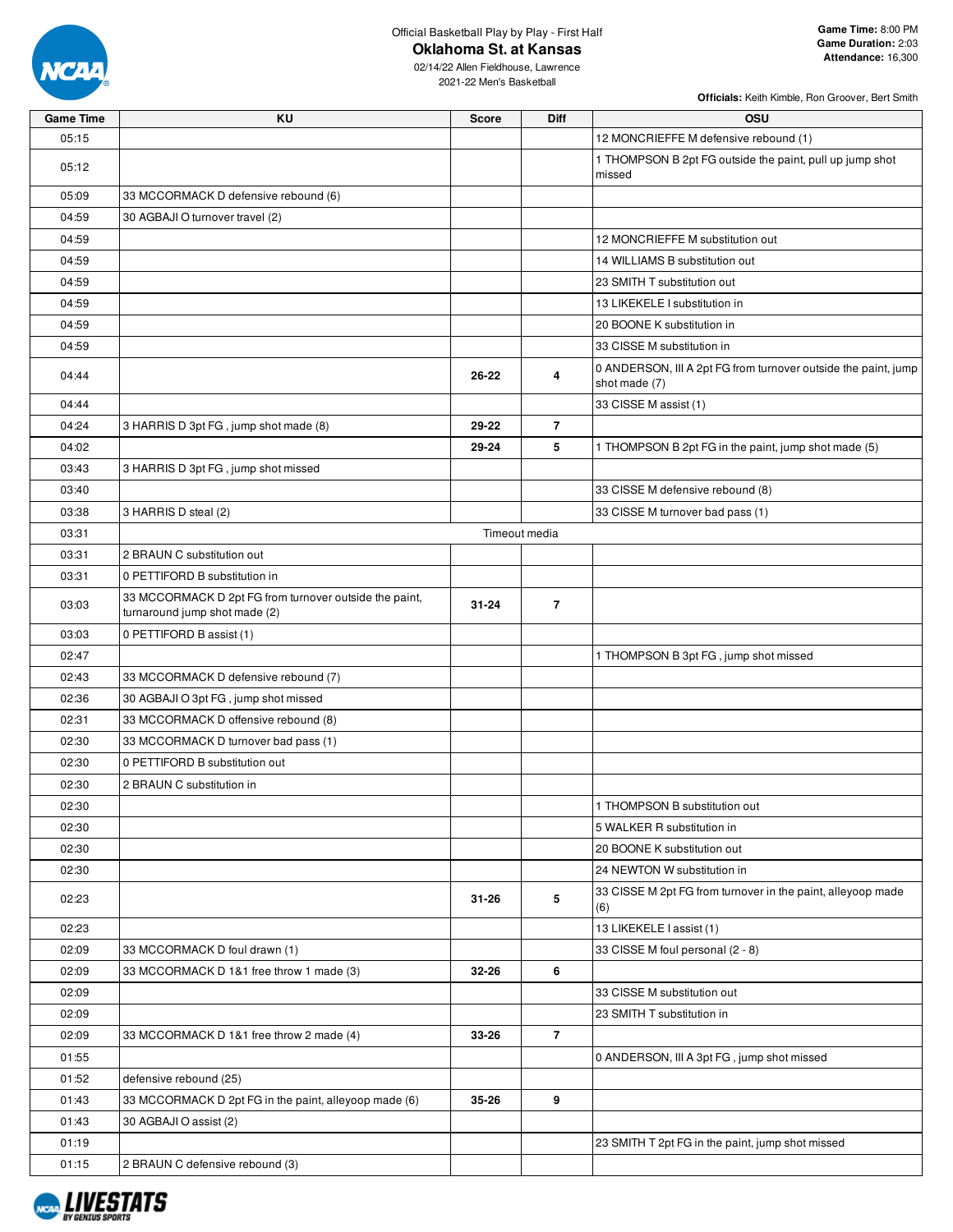

### **Oklahoma St. at Kansas**

02/14/22 Allen Fieldhouse, Lawrence 2021-22 Men's Basketball

| <b>Game Time</b> | KU                                                     | <b>Score</b> | <b>Diff</b> | <b>OSU</b>                                     |  |  |  |  |
|------------------|--------------------------------------------------------|--------------|-------------|------------------------------------------------|--|--|--|--|
| 00:57            | 33 MCCORMACK D 2pt FG in the paint, hook shot made (8) | $37 - 26$    | 11          |                                                |  |  |  |  |
| 00:38            |                                                        |              |             | 0 ANDERSON, III A 3pt FG, jump shot missed     |  |  |  |  |
| 00:35            | 30 AGBAJI O defensive rebound (5)                      |              |             |                                                |  |  |  |  |
| 00:33            | 2 BRAUN C foul drawn (4)                               |              |             | 0 ANDERSON, III A foul personal (1 - 9)        |  |  |  |  |
| 00:33            | 33 MCCORMACK D substitution out                        |              |             |                                                |  |  |  |  |
| 00:33            | 44 LIGHTFOOT M substitution in                         |              |             |                                                |  |  |  |  |
| 00:33            |                                                        |              |             | 13 LIKEKELE I substitution out                 |  |  |  |  |
| 00:33            |                                                        |              |             | 14 WILLIAMS B substitution in                  |  |  |  |  |
| 00:33            | 2 BRAUN C 1&1 free throw 1 made (6)                    | 38-26        | 12          |                                                |  |  |  |  |
| 00:32            | 2 BRAUN C 1&1 free throw 2 missed                      |              |             |                                                |  |  |  |  |
| 00:31            |                                                        |              |             | 23 SMITH T defensive rebound (1)               |  |  |  |  |
| 00:07            |                                                        | 38-28        | 10          | 23 SMITH T 2pt FG in the paint, layup made (2) |  |  |  |  |
| 00:07            |                                                        |              |             | 14 WILLIAMS B assist (2)                       |  |  |  |  |
| 00:00            | 2 BRAUN C 3pt FG, jump shot missed                     |              |             |                                                |  |  |  |  |
| 00:00            |                                                        |              |             | 5 WALKER R defensive rebound (4)               |  |  |  |  |
|                  | <b>END OF PERIOD</b>                                   |              |             |                                                |  |  |  |  |
|                  |                                                        | KU 38-28 OSU |             |                                                |  |  |  |  |

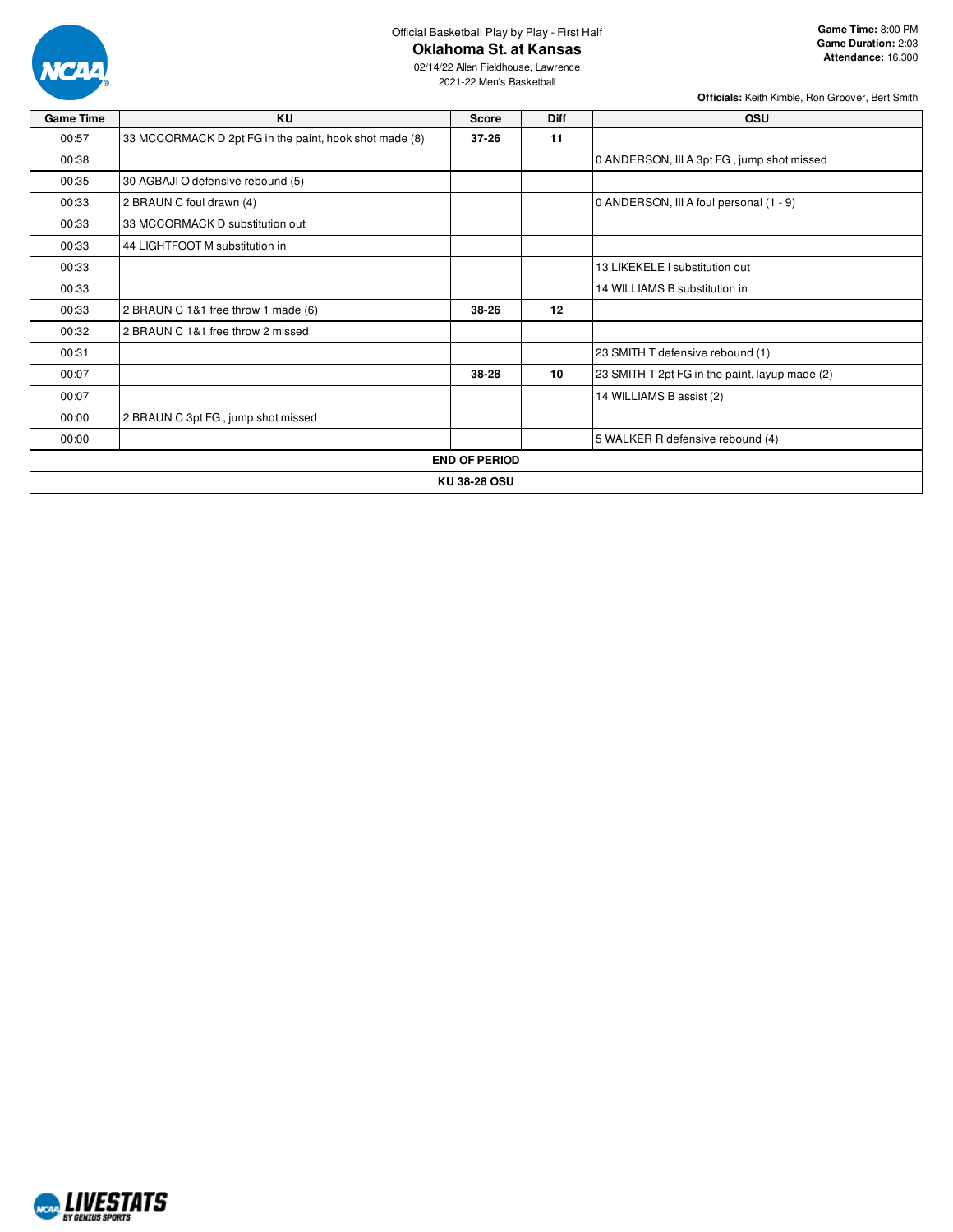

#### Official Basketball Box Score - First Half **Oklahoma St. at Kansas**

02/14/22 Allen Fieldhouse, Lawrence 2021-22 Men's Basketball

**Officials:** Keith Kimble, Ron Groover, Bert Smith

## **Oklahoma St. - 28**

|               |                                                |            | FG       | 3P      | FT              |                | <b>Rebounds</b> |                | <b>Fouls</b> |              | TP           | <b>AS</b>      | <b>TO</b> | <b>ST</b> |             | <b>Blocks</b>  | $+/-$ |
|---------------|------------------------------------------------|------------|----------|---------|-----------------|----------------|-----------------|----------------|--------------|--------------|--------------|----------------|-----------|-----------|-------------|----------------|-------|
|               | NO. Name                                       | <b>Min</b> | M-A      | M-A     | M-A             | <b>OR</b>      | <b>DR</b>       | <b>TOT</b>     | <b>PF</b>    | <b>FD</b>    |              |                |           |           | <b>BS</b>   | <b>BA</b>      |       |
| 23            | <b>Tyreek Smith</b><br>F                       | 10:23      | $1-3$    | $0-0$   | $0 - 0$         | $\Omega$       |                 |                |              | 0            | 2            | 0              | $\Omega$  | 0         | 0           |                | $-13$ |
| 33            | Moussa Cisse<br>C                              | 12:19      | $3-4$    | $0-0$   | $0 - 0$         | $\mathcal{P}$  | 6               | 8              | 2            |              | 6            |                |           | 0         | 0           | $\mathbf 0$    | -5    |
| 0             | Avery Anderson, III<br>G                       | 18:08      | $3 - 10$ | $0 - 2$ | $1-2$           | $\Omega$       | $\Omega$        | 0              |              | 2            | 7            | $\overline{2}$ | 2         | 0         | 0           | 0              | $-13$ |
|               | <b>Bryce Thompson</b><br>G                     | 14:32      | $2 - 6$  | $0-2$   | $1 - 2$         | $\Omega$       | $\mathbf 0$     | $\mathbf 0$    | 2            |              | 5            |                | 0         |           | 0           | $\mathbf 0$    | -9    |
| 13            | Isaac Likekele<br>G                            | 11:16      | $0 - 2$  | $0-0$   | $0-0$           | $\Omega$       | $\Omega$        | 0              | 0            | 0            | 0            |                |           |           | 0           | 0              | -3    |
| 14            | <b>Bryce Williams</b>                          | 09:27      | $0 - 1$  |         | $0 - 0 1 0 - 0$ | $\Omega$       | $\mathbf 0$     | $\mathbf 0$    |              | 2            | 0            | 2              |           | 0         | 0           | 0              | $-7$  |
| 20            | Keylan Boone                                   | 09:16      | 1-4      | $0-2$   | $0 - 0$         | $\overline{c}$ | $\Omega$        | 2              |              | 0            | $\mathbf{2}$ | 0              | 0         | 0         | $\Omega$    | 0              | 2     |
| 5             | <b>Rondel Walker</b>                           | 07:20      | $0 - 1$  |         | $0 - 0 0 - 0$   | $\Omega$       | 4               | $\overline{4}$ |              | 0            | 0            | $\mathbf 0$    | 0         | 0         | $\mathbf 0$ |                | 2     |
| 22            | Kalib Boone                                    | 01:52      | $1-2$    | $0-0$   | $0-0$           |                | $\Omega$        |                | 0            | $\mathbf{0}$ | 2            | 0              | 0         | 0         | $\Omega$    | $\Omega$       | 3     |
| 12            | Matthew-Alexander<br>Moncrieffe                | 02:57      | $2 - 2$  | $0-0$   | $0 - 0$         | $\Omega$       | $\mathbf{1}$    | 1              | $\Omega$     | $\Omega$     | 4            | $\Omega$       | 0         | 0         | $\Omega$    | $\Omega$       | $-4$  |
| 24            | <b>Woody Newton</b>                            | 02:30      | $0-0$    |         | $0 - 0 0 - 0$   | $\Omega$       | $\Omega$        | 0              | 0            | $\Omega$     | 0            | 0              | $\Omega$  | 0         | $\Omega$    | 0              | -3    |
| Team          |                                                |            |          |         |                 | $\Omega$       |                 | 1              |              |              | $\Omega$     |                | 0         |           |             |                |       |
| <b>Totals</b> |                                                |            | 13-35    | $0 - 6$ | $2 - 4$         | 5              | 13              | 18             | 9            | 6            | 28           | 7              | 5         | 2         | 0           | $\overline{2}$ | $-10$ |
|               | $T$ aahniaal $T$ aulau $N$ $\cap$ $N$ $\Gamma$ |            |          |         |                 |                |                 |                |              |              |              |                |           |           |             |                |       |

|     | <b>Shooting By Period</b> |         |       |  |  |  |  |
|-----|---------------------------|---------|-------|--|--|--|--|
| 1st | FG%                       | 13-35   | 37.1% |  |  |  |  |
|     | 3PT%                      | $0 - 6$ | 0.0%  |  |  |  |  |
|     | FT%                       | 2-4     | 50%   |  |  |  |  |
|     | <b>GM FG%</b>             | 13-35   | 37.1% |  |  |  |  |
|     | 3PT%                      | $0 - 6$ | 0.0%  |  |  |  |  |
|     | FT%                       | $2 - 4$ | 50.0% |  |  |  |  |

Dead Ball Rebounds: 0, 0

### **Kansas - 38**

**Technical Fouls:**:NONE

|               |                             |       | FG      | 3P       | FТ       |                |           | <b>Rebounds</b> |           | <b>Fouls</b> | ТP |   | AS TO ST    |   | <b>Blocks</b> |           | $+/-$    |
|---------------|-----------------------------|-------|---------|----------|----------|----------------|-----------|-----------------|-----------|--------------|----|---|-------------|---|---------------|-----------|----------|
|               | NO. Name                    | Min   | M-A     | M-A      | M-A      | ΟR             | <b>DR</b> | <b>TOT</b>      | <b>PF</b> | <b>FD</b>    |    |   |             |   | <b>BS</b>     | <b>BA</b> |          |
| 10            | Jalen Wilson<br>F           | 08:50 | $-5$    | $0 - 2$  | $0 - 1$  |                | 3         | 4               | 2         | 2            | 2  | 0 |             | 0 | 0             | $\Omega$  | $\Omega$ |
| 33            | David McCormack<br>F        | 17:34 | $3-5$   | $0 - 0$  | $2 - 2$  | 4              | 4         | 8               | 0         |              | 8  | 3 |             | 0 |               | $\Omega$  | 14       |
| 2             | <b>Christian Braun</b><br>G | 18:10 | $2 - 6$ | $0 - 2$  | $2 - 4$  | 0              | 3         | 3               |           | 4            | 6  | 0 | 2           | 0 | $\Omega$      | 0         | 10       |
| 3             | Dajuan Harris<br>G          | 20:00 | $3-5$   | $2 - 4$  | $0 - 0$  | $\Omega$       |           |                 |           | 0            | 8  | 2 |             | 2 | 0             | 0         | 10       |
| 30            | Ochai Agbaji<br>G           | 18:28 | $3 - 8$ | 1-4      | $4 - 4$  |                | 4         | 5               |           | 2            | 11 | 2 | 2           | 0 | $\Omega$      | 0         | 14       |
| 21            | Zach Clemence               | 01:52 | $0 - 1$ | $0 - 0$  | $0 - 0$  | $\overline{2}$ |           | 3               | 0         | $\Omega$     | 0  | 0 | 0           | 0 |               | $\Omega$  | -3       |
|               | Joseph Yesufu               | 13:31 | -2      | 1-2      | $0 - 0$  | $\Omega$       |           |                 |           | 0            | 3  | 0 | $\mathbf 0$ | 0 | 0             | $\Omega$  | 4        |
| 0             | <b>Bobby Pettiford</b>      | 01:01 | $0 - 0$ | $0 - 0$  | $0 - 0$  | $\Omega$       | 0         | 0               | 0         | $\Omega$     | 0  |   | 0           | 0 | $\Omega$      | 0         | 2        |
| 44            | Mitch Lightfoot             | 00:34 | 0-0     | $0-0$    | $0 - 0$  | $\Omega$       | 0         | 0               | 0         | 0            | 0  | 0 | 0           | 0 | 0             | 0         | -1       |
| Team          |                             |       |         |          |          | $\Omega$       | 2         | 2               |           |              | 0  |   | 0           |   |               |           |          |
| <b>Totals</b> |                             |       | 13-32   | $4 - 14$ | $8 - 11$ | 8              | 19        | 27              | 6         | 9            | 38 | 8 |             | 2 | 2             | 0         | 10       |

| <b>Shooting By Period</b> |          |       |  |  |  |  |  |
|---------------------------|----------|-------|--|--|--|--|--|
| 1st FG%                   | 13-32    | 40.6% |  |  |  |  |  |
| 3PT%                      | $4 - 14$ | 28.6% |  |  |  |  |  |
| FT%                       | $8 - 11$ | 72.7% |  |  |  |  |  |
| GM FG%                    | 13-32    | 40.6% |  |  |  |  |  |
| 3PT%                      | $4 - 14$ | 28.6% |  |  |  |  |  |
| FT%                       | $8 - 11$ | 72.7% |  |  |  |  |  |

Dead Ball Rebounds: 1, 0

|                         | OSU                                      | ΚU    |  |  |  |
|-------------------------|------------------------------------------|-------|--|--|--|
| <b>Biggest lead</b>     | $2(1st 18:29)$ 12 $(1st 0:33)$           |       |  |  |  |
| <b>Best Scoring Run</b> | $7(1^{st}9.36)$ 8(1 <sup>st</sup> 14:45) |       |  |  |  |
| <b>Lead Changes</b>     |                                          |       |  |  |  |
| <b>Times Tied</b>       |                                          |       |  |  |  |
| <b>Time with Lead</b>   | 01:43                                    | 16:12 |  |  |  |

**Points from OSU KU Turnovers** 9 8 **Paint** 24 14 **Second Chance** 4 4 **Fast Breaks** 4 5 **Bench** 8 3 **Period by Period Scoring 1st 2nd** TOT **OSU** | 28 | 34 | 62 **KU** 38 38 76

**Technical Fouls:**:NONE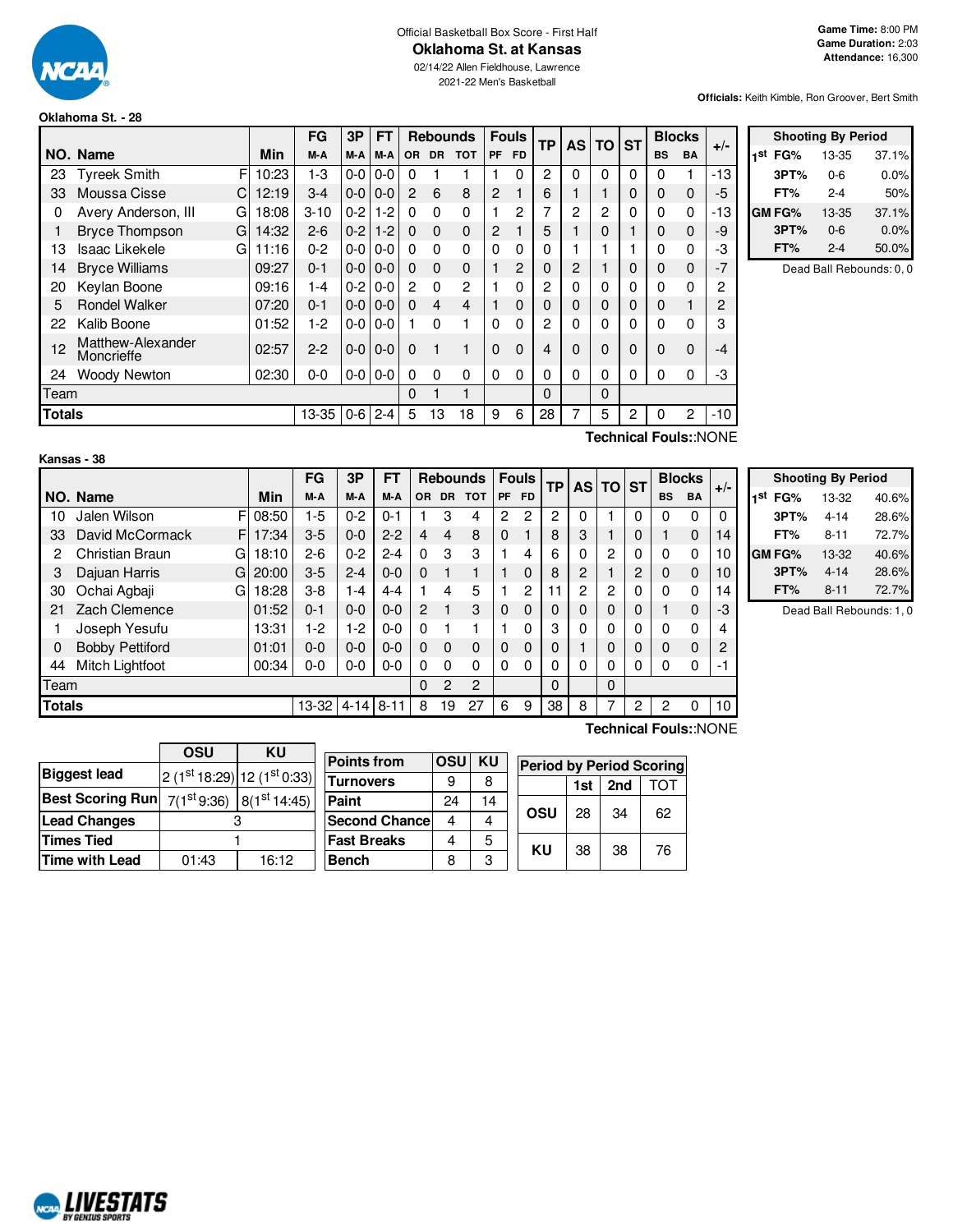

### **Oklahoma St. at Kansas**

02/14/22 Allen Fieldhouse, Lawrence 2021-22 Men's Basketball

**Officials:** Keith Kimble, Ron Groover, Bert Smith

#### **Period 2**

| <b>Quarter Starters:</b> |                                                                            |              |              |               |                                          |                                                             |
|--------------------------|----------------------------------------------------------------------------|--------------|--------------|---------------|------------------------------------------|-------------------------------------------------------------|
| ΚU                       | 2 Braun C                                                                  | 3 Harris D   |              | 10 Wilson J   | 30 Agbaji O                              | 33 McCormack D                                              |
| <b>OSU</b>               | 0 Anderson, III A                                                          | 1 Thompson B |              | 13 Likekele I | 23 Smith T                               | 33 Cisse M                                                  |
| <b>Game Time</b>         | <b>KU</b>                                                                  |              | <b>Score</b> | <b>Diff</b>   |                                          | <b>OSU</b>                                                  |
| 20:00                    | 1 YESUFU J substitution out                                                |              |              |               |                                          |                                                             |
| 20:00                    | 44 LIGHTFOOT M substitution out                                            |              |              |               |                                          |                                                             |
| 20:00                    | 10 WILSON J substitution in                                                |              |              |               |                                          |                                                             |
| 20:00                    | 33 MCCORMACK D substitution in                                             |              |              |               |                                          |                                                             |
| 20:00                    |                                                                            |              |              |               | 5 WALKER R substitution out              |                                                             |
| 20:00                    |                                                                            |              |              |               | 14 WILLIAMS B substitution out           |                                                             |
| 20:00                    |                                                                            |              |              |               | 24 NEWTON W substitution out             |                                                             |
| 20:00                    |                                                                            |              |              |               | 1 THOMPSON B substitution in             |                                                             |
| 20:00                    |                                                                            |              |              |               | 13 LIKEKELE I substitution in            |                                                             |
| 20:00                    |                                                                            |              |              |               | 33 CISSE M substitution in               |                                                             |
| 19:45                    | 3 HARRIS D 2pt FG outside the paint, floating jump shot made<br>(10)       |              | 40-28        | 12            |                                          |                                                             |
| 19:26                    |                                                                            |              |              |               |                                          | 1 THOMPSON B 2pt FG outside the paint, jump shot missed     |
| 19:23                    | 33 MCCORMACK D defensive rebound (9)                                       |              |              |               |                                          |                                                             |
| 19:09                    | 30 AGBAJI O foul drawn (3)                                                 |              |              |               | 0 ANDERSON, III A foul personal (2 - 1)  |                                                             |
| 18:51                    | 33 MCCORMACK D foul drawn (2)                                              |              |              |               | 33 CISSE M foul shooting (3 - 2)         |                                                             |
| 18:51                    | 33 MCCORMACK D free throw 1 - 2 made (9)                                   |              | 41-28        | 13            |                                          |                                                             |
| 18:51                    | 33 MCCORMACK D free throw 2 - 2 made (10)                                  |              | 42-28        | 14            |                                          |                                                             |
| 18:35                    |                                                                            |              | 42-30        | 12            |                                          | 13 LIKEKELE I 2pt FG in the paint, jump shot made (2)       |
| 18:23                    | 33 MCCORMACK D 2pt FG in the paint, jump shot missed                       |              |              |               |                                          |                                                             |
| 18:19                    | 10 WILSON J offensive rebound (5)                                          |              |              |               |                                          |                                                             |
| 18:14                    | 30 AGBAJI O foul drawn (4)                                                 |              |              |               | 13 LIKEKELE I foul shooting (1 - 3)      |                                                             |
| 18:14                    | 30 AGBAJI O free throw 1 - 2 made (12)                                     |              | 43-30        | 13            |                                          |                                                             |
| 18:14                    |                                                                            |              |              |               | 33 CISSE M substitution out              |                                                             |
| 18:14                    |                                                                            |              |              |               | 14 WILLIAMS B substitution in            |                                                             |
| 18:14                    | 30 AGBAJI O free throw 2 - 2 made (13)                                     |              | 44-30        | 14            |                                          |                                                             |
| 17:54                    | 30 AGBAJI O foul personal (2 - 1)                                          |              |              |               | 13 LIKEKELE I foul drawn (1)             |                                                             |
| 17:39                    |                                                                            |              |              |               |                                          | 0 ANDERSON, III A 2pt FG in the paint, jump shot blocked    |
| 17:39                    | 33 MCCORMACK D block (2)                                                   |              |              |               |                                          |                                                             |
| 17:35                    | 10 WILSON J defensive rebound (6)                                          |              |              |               |                                          |                                                             |
| 17:24                    | 33 MCCORMACK D 2pt FG outside the paint, turnaround jump<br>shot made (12) |              | 46-30        | 16            |                                          |                                                             |
| 16:56                    | 10 WILSON J steal (1)                                                      |              |              |               | 14 WILLIAMS B turnover lost ball (2)     |                                                             |
| 16:52                    | 2 BRAUN C 3pt FG from turnover, jump shot missed                           |              |              |               |                                          |                                                             |
| 16:48                    |                                                                            |              |              |               | 13 LIKEKELE I defensive rebound (1)      |                                                             |
| 16:42                    | 33 MCCORMACK D foul shooting (1 - 2)                                       |              |              |               | 23 SMITH T foul drawn (1)                |                                                             |
| 16:42                    |                                                                            |              | 46-31        | 15            | 23 SMITH T free throw 1 - 2 made (3)     |                                                             |
| 16:42                    |                                                                            |              | 46-32        | 14            | 23 SMITH T free throw 2 - 2 made (4)     |                                                             |
| 16:25                    | 33 MCCORMACK D 2pt FG outside the paint, jump shot missed                  |              |              |               |                                          |                                                             |
| 16:22                    |                                                                            |              |              |               | 1 THOMPSON B defensive rebound (1)       |                                                             |
| 16:18                    |                                                                            |              | 46-34        | 12            |                                          | 1 THOMPSON B 2pt FG fast break in the paint, layup made (7) |
| 15:57                    | 3 HARRIS D 2pt FG in the paint, turnaround jump shot made<br>(12)          |              | 48-34        | 14            |                                          |                                                             |
| 15:39                    |                                                                            |              | 48-37        | 11            | 14 WILLIAMS B 3pt FG, jump shot made (3) |                                                             |

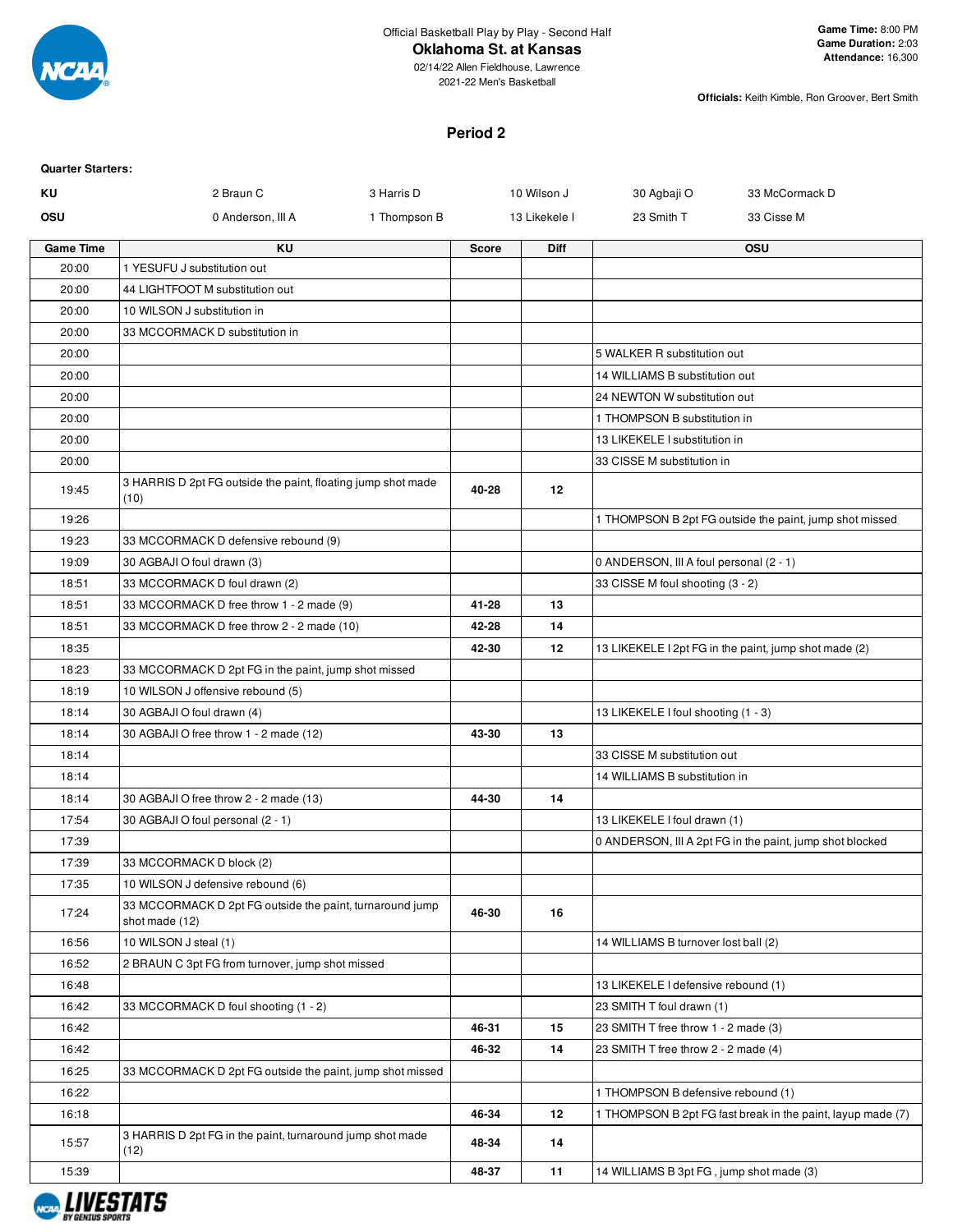

### **Oklahoma St. at Kansas**

2021-22 Men's Basketball

| <b>Officials:</b> Keith Kimble, Ron Groover, Bert Smith |  |
|---------------------------------------------------------|--|
|                                                         |  |

| <b>Game Time</b> | KU                                                                           | <b>Score</b>  | <b>Diff</b> | <b>OSU</b>                                                      |  |  |  |  |
|------------------|------------------------------------------------------------------------------|---------------|-------------|-----------------------------------------------------------------|--|--|--|--|
| 15:39            |                                                                              |               |             | 0 ANDERSON, III A assist (3)                                    |  |  |  |  |
| 15:38            |                                                                              |               |             | Timeout 30 Sec                                                  |  |  |  |  |
| 15:38            | Timeout media                                                                |               |             |                                                                 |  |  |  |  |
| 15:38            | 33 MCCORMACK D substitution out                                              |               |             |                                                                 |  |  |  |  |
| 15:38            | 21 CLEMENCE Z substitution in                                                |               |             |                                                                 |  |  |  |  |
| 15:38            |                                                                              |               |             | 0 ANDERSON, III A substitution out                              |  |  |  |  |
| 15:38            |                                                                              |               |             | 5 WALKER R substitution in                                      |  |  |  |  |
| 15:16            | 30 AGBAJI O 2pt FG in the paint, alleyoop made (15)                          | 50-37         | 13          |                                                                 |  |  |  |  |
| 15:16            | 3 HARRIS D assist (3)                                                        |               |             |                                                                 |  |  |  |  |
| 15:03            |                                                                              |               |             | 5 WALKER R 3pt FG, jump shot missed                             |  |  |  |  |
| 14:59            |                                                                              |               |             | 23 SMITH T offensive rebound (2)                                |  |  |  |  |
| 14:57            |                                                                              |               |             | 14 WILLIAMS B 3pt FG second chance, jump shot missed            |  |  |  |  |
| 14:52            | 10 WILSON J defensive rebound (7)                                            |               |             |                                                                 |  |  |  |  |
| 14:38            | 2 BRAUN C 3pt FG, jump shot made (9)                                         | 53-37         | 16          |                                                                 |  |  |  |  |
| 14:38            | 3 HARRIS D assist (4)                                                        |               |             |                                                                 |  |  |  |  |
| 14:32            |                                                                              | Timeout media |             |                                                                 |  |  |  |  |
| 14:32            |                                                                              |               |             | 13 LIKEKELE I substitution out                                  |  |  |  |  |
| 14:32            |                                                                              |               |             | 14 WILLIAMS B substitution out                                  |  |  |  |  |
| 14:32            |                                                                              |               |             | 0 ANDERSON, III A substitution in                               |  |  |  |  |
| 14:32            |                                                                              |               |             | 12 MONCRIEFFE M substitution in                                 |  |  |  |  |
| 14:28            | 3 HARRIS D foul drawn (1)                                                    |               |             | 1 THOMPSON B foul offensive (3 - 4)                             |  |  |  |  |
| 14:28            |                                                                              |               |             | 1 THOMPSON B turnover offensive (1)                             |  |  |  |  |
| 14:09            | 21 CLEMENCE Z 2pt FG from turnover in the paint, hook shot<br>made $(2)$     | 55-37         | 18          |                                                                 |  |  |  |  |
| 14:09            | 30 AGBAJI O assist (3)                                                       |               |             |                                                                 |  |  |  |  |
| 13:51            |                                                                              |               |             | 1 THOMPSON B 2pt FG in the paint, step back jump shot<br>missed |  |  |  |  |
| 13:47            | 30 AGBAJI O defensive rebound (6)                                            |               |             |                                                                 |  |  |  |  |
| 13:36            | 2 BRAUN C foul drawn (5)                                                     |               |             | 1 THOMPSON B foul shooting (4 - 5)                              |  |  |  |  |
| 13:36            | 2 BRAUN C free throw 1 - 2 made (10)                                         | 56-37         | 19          |                                                                 |  |  |  |  |
| 13:36            |                                                                              |               |             | 1 THOMPSON B substitution out                                   |  |  |  |  |
| 13:36            |                                                                              |               |             | 20 BOONE K substitution in                                      |  |  |  |  |
| 13:36            | 2 BRAUN C free throw 2 - 2 made (11)                                         | 57-37         | 20          |                                                                 |  |  |  |  |
| 13:19            | 3 HARRIS D foul personal (2 - 3)                                             |               |             | 0 ANDERSON, III A foul drawn (3)                                |  |  |  |  |
| 13:19            | 3 HARRIS D substitution out                                                  |               |             |                                                                 |  |  |  |  |
| 13:19            | 1 YESUFU J substitution in                                                   |               |             |                                                                 |  |  |  |  |
| 13:12            |                                                                              |               |             | 20 BOONE K 3pt FG, jump shot missed                             |  |  |  |  |
| 13:09            |                                                                              |               |             | 23 SMITH T offensive rebound (3)                                |  |  |  |  |
| 13:07            | 1 YESUFU J foul personal (2 - 4)                                             |               |             | 0 ANDERSON, III A foul drawn (4)                                |  |  |  |  |
| 13:04            | 30 AGBAJI O steal (1)                                                        |               |             | 0 ANDERSON, III A turnover bad pass (3)                         |  |  |  |  |
| 12:59            | 30 AGBAJI O 2pt FG fast break from turnover in the paint, layup<br>made (17) | 59-37         | 22          |                                                                 |  |  |  |  |
| 12:38            | 21 CLEMENCE Z foul shooting (1 - 5)                                          |               |             | 12 MONCRIEFFE M foul drawn (1)                                  |  |  |  |  |
| 12:38            |                                                                              |               |             | 12 MONCRIEFFE M free throw 1 - 2 missed                         |  |  |  |  |
| 12:38            |                                                                              |               |             | offensive dead ball rebound (1)                                 |  |  |  |  |
| 12:38            |                                                                              |               |             | 5 WALKER R substitution out                                     |  |  |  |  |
| 12:38            |                                                                              |               |             | 14 WILLIAMS B substitution in                                   |  |  |  |  |
| 12:38            |                                                                              |               |             | 12 MONCRIEFFE M free throw 2 - 2 missed                         |  |  |  |  |
| 12:37            |                                                                              |               |             | 20 BOONE K offensive rebound (3)                                |  |  |  |  |

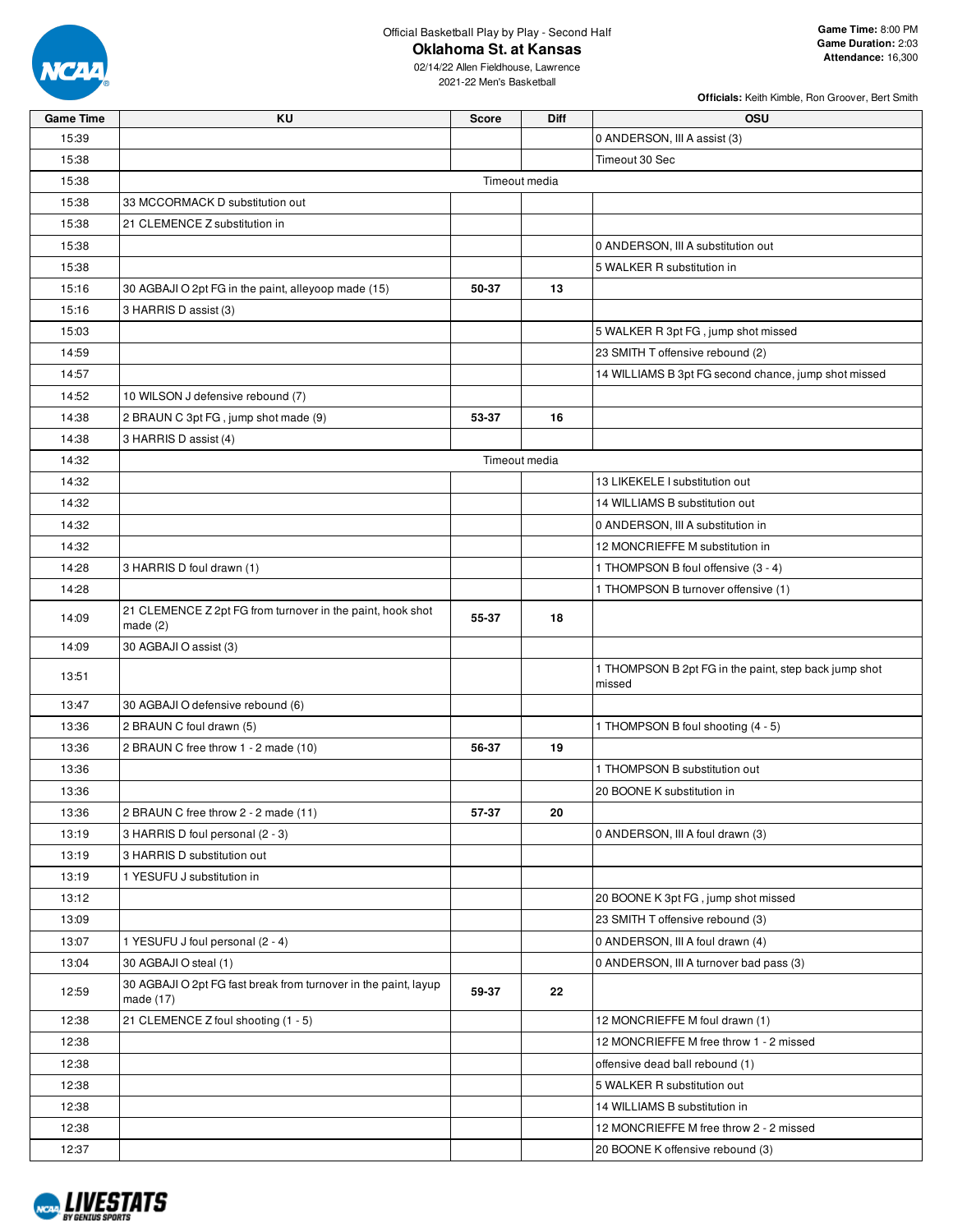

#### **Oklahoma St. at Kansas**

| <b>Game Time</b> | KU                                                                           | <b>Score</b>  | Diff | <b>OSU</b>                                                         |
|------------------|------------------------------------------------------------------------------|---------------|------|--------------------------------------------------------------------|
| 12:24            |                                                                              |               |      | 23 SMITH T 2pt FG second chance in the paint, hook shot<br>missed  |
| 12:23            | 21 CLEMENCE Z defensive rebound (4)                                          |               |      |                                                                    |
| 12:23            | 21 CLEMENCE Z foul drawn (1)                                                 |               |      | 12 MONCRIEFFE M foul personal (1 - 6)                              |
| 12:06            | 10 WILSON J 2pt FG in the paint, layup made (4)                              | 61-37         | 24   |                                                                    |
| 12:06            | 30 AGBAJI O assist (4)                                                       |               |      |                                                                    |
| 11:54            |                                                                              | 61-40         | 21   | 0 ANDERSON, III A 3pt FG, pull up jump shot made (10)              |
| 11:33            | 10 WILSON J 3pt FG, jump shot made (7)                                       | 64-40         | 24   |                                                                    |
| 11:33            | 21 CLEMENCE Z assist (1)                                                     |               |      |                                                                    |
| 11:14            |                                                                              | 64-42         | 22   | 0 ANDERSON, III A 2pt FG outside the paint, jump shot made<br>(12) |
| 10:51            | 10 WILSON J 2pt FG in the paint, layup blocked                               |               |      |                                                                    |
| 10:51            |                                                                              |               |      | 20 BOONE K block (1)                                               |
| 10:48            |                                                                              |               |      | 23 SMITH T defensive rebound (4)                                   |
| 10:41            |                                                                              |               |      | 0 ANDERSON, III A 2pt FG in the paint, jump shot blocked           |
| 10:41            | 21 CLEMENCE Z block (2)                                                      |               |      |                                                                    |
| 10:38            | 21 CLEMENCE Z defensive rebound (5)                                          |               |      |                                                                    |
| 10:36            | 10 WILSON J 2pt FG fast break in the paint, layup made (9)                   | 66-42         | 24   |                                                                    |
| 10:36            | 21 CLEMENCE Z assist (2)                                                     |               |      |                                                                    |
| 10:11            | 21 CLEMENCE Z steal (1)                                                      |               |      | 12 MONCRIEFFE M turnover lost ball (1)                             |
| 10:06            | 2 BRAUN C 2pt FG fast break from turnover in the paint, dunk,<br>made $(13)$ | 68-42         | 26   |                                                                    |
| 10:06            | 1 YESUFU J assist (1)                                                        |               |      |                                                                    |
| 09:58            |                                                                              |               |      | Timeout 30 Sec                                                     |
| 09:58            |                                                                              | Timeout media |      |                                                                    |
| 09:58            | 21 CLEMENCE Z substitution out                                               |               |      |                                                                    |
| 09:58            | 30 AGBAJI O substitution out                                                 |               |      |                                                                    |
| 09:58            | 3 HARRIS D substitution in                                                   |               |      |                                                                    |
| 09:58            | 33 MCCORMACK D substitution in                                               |               |      |                                                                    |
| 09:58            |                                                                              |               |      | 12 MONCRIEFFE M substitution out                                   |
| 09:58            |                                                                              |               |      | 23 SMITH T substitution out                                        |
| 09:58            |                                                                              |               |      | 22 BOONE K substitution in                                         |
| 09:58            |                                                                              |               |      | 33 CISSE M substitution in                                         |
| 09:45            | 10 WILSON J foul shooting (3 - 6)                                            |               |      | 0 ANDERSON, III A foul drawn (5)                                   |
| 09:45            |                                                                              |               |      | 0 ANDERSON, III A free throw 1 - 2 missed                          |
| 09:45            |                                                                              |               |      | offensive dead ball rebound (2)                                    |
| 09:45            |                                                                              | 68-43         | 25   | 0 ANDERSON, III A free throw 2 - 2 made (13)                       |
| 09:20            | 1 YESUFU J 3pt FG, jump shot missed                                          |               |      |                                                                    |
| 09:17            |                                                                              |               |      | 20 BOONE K defensive rebound (4)                                   |
| 09:05            |                                                                              | 68-45         | 23   | 33 CISSE M 2pt FG in the paint, jump shot made (8)                 |
| 08:42            | 2 BRAUN C 3pt FG, jump shot missed                                           |               |      |                                                                    |
| 08:39            |                                                                              |               |      | 22 BOONE K defensive rebound (2)                                   |
| 08:33            |                                                                              |               |      | 0 ANDERSON, III A 3pt FG, jump shot missed                         |
| 08:30            |                                                                              |               |      | 33 CISSE M offensive rebound (9)                                   |
| 08:24            | 1 YESUFU J foul personal (3 - 7)                                             |               |      | 22 BOONE K foul drawn (1)                                          |
| 08:24            | 1 YESUFU J substitution out                                                  |               |      |                                                                    |
| 08:24            | 30 AGBAJI O substitution in                                                  |               |      |                                                                    |
| 08:24            |                                                                              | 68-46         | 22   | 22 BOONE K 1&1 free throw 1 made (3)                               |
| 08:24            |                                                                              | 68-47         | 21   | 22 BOONE K 1&1 free throw 2 made (4)                               |
| 08:06            | 2 BRAUN C 3pt FG, jump shot missed                                           |               |      |                                                                    |

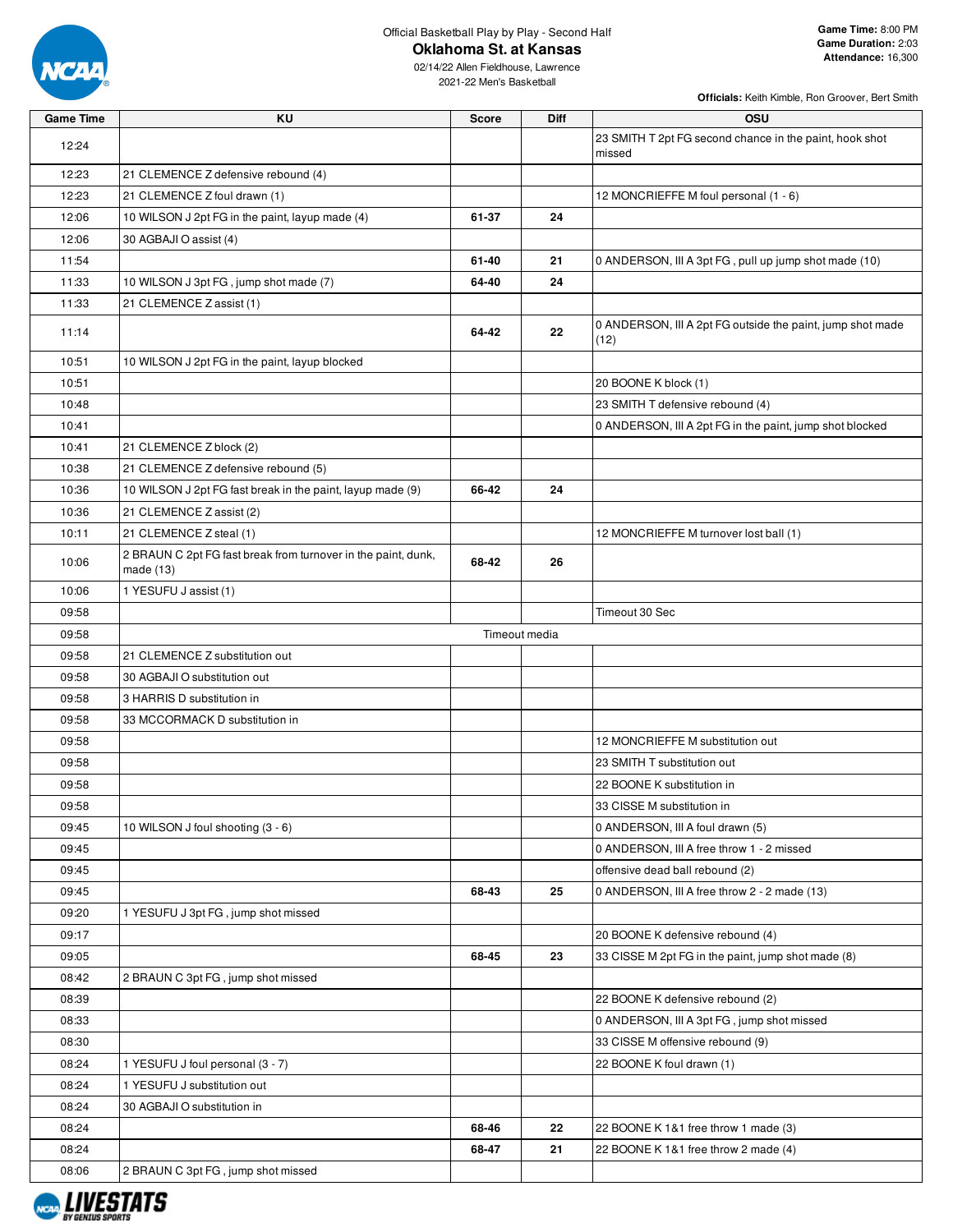

#### **Oklahoma St. at Kansas**

02/14/22 Allen Fieldhouse, Lawrence 2021-22 Men's Basketball

| <b>Officials:</b> Keith Kimble, Ron Groover, Bert Smith |  |  |  |
|---------------------------------------------------------|--|--|--|

| <b>Game Time</b> | KU                                                                          | <b>Score</b> | <b>Diff</b>   | OSU                                                        |
|------------------|-----------------------------------------------------------------------------|--------------|---------------|------------------------------------------------------------|
| 08:03            |                                                                             |              |               | 33 CISSE M defensive rebound (10)                          |
| 07:56            |                                                                             | 68-49        | 19            | 14 WILLIAMS B 2pt FG in the paint, layup made (5)          |
| 07:53            | Timeout 30 Sec                                                              |              |               |                                                            |
| 07:53            |                                                                             |              | Timeout media |                                                            |
| 07:39            | 3 HARRIS D 2pt FG in the paint, jump shot missed                            |              |               |                                                            |
| 07:37            | offensive rebound (35)                                                      |              |               |                                                            |
| 07:17            | 33 MCCORMACK D 2pt FG second chance outside the paint,<br>jump shot blocked |              |               |                                                            |
| 07:17            |                                                                             |              |               | 22 BOONE K block (1)                                       |
| 07:13            |                                                                             |              |               | 0 ANDERSON, III A defensive rebound (1)                    |
| 07:11            |                                                                             | 68-51        | 17            | 22 BOONE K 2pt FG fast break in the paint, dunk, made (6)  |
| 07:11            |                                                                             |              |               | 14 WILLIAMS B assist (3)                                   |
| 06:53            | 10 WILSON J foul drawn (3)                                                  |              |               | 20 BOONE K foul personal (2 - 7)                           |
| 06:53            | 10 WILSON J 1&1 free throw 1 made (10)                                      | 69-51        | 18            |                                                            |
| 06:53            | 10 WILSON J 1&1 free throw 2 made (11)                                      | 70-51        | 19            |                                                            |
| 06:40            |                                                                             | 70-54        | 16            | 20 BOONE K 3pt FG, jump shot made (5)                      |
| 06:40            |                                                                             |              |               | 0 ANDERSON, III A assist (4)                               |
| 06:20            | 30 AGBAJI O foul drawn (5)                                                  |              |               | 33 CISSE M foul shooting (4 - 8)                           |
| 06:20            | 30 AGBAJI O free throw 1 - 2 made (18)                                      | 71-54        | 17            |                                                            |
| 06:19            | 30 AGBAJI O free throw 2 - 2 missed                                         |              |               |                                                            |
| 06:16            | 33 MCCORMACK D offensive rebound (10)                                       |              |               |                                                            |
| 06:11            | 33 MCCORMACK D 2pt FG second chance outside the paint,<br>jump shot missed  |              |               |                                                            |
| 06:08            |                                                                             |              |               | 33 CISSE M defensive rebound (11)                          |
| 05:52            |                                                                             |              |               | 20 BOONE K 3pt FG, jump shot missed                        |
| 05:49            | 33 MCCORMACK D defensive rebound (11)                                       |              |               |                                                            |
| 05:48            | 33 MCCORMACK D turnover lost ball (2)                                       |              |               | 22 BOONE K steal (1)                                       |
| 05:45            |                                                                             |              |               | 22 BOONE K 2pt FG from turnover in the paint, layup missed |
| 05:45            | 30 AGBAJI O defensive rebound (7)                                           |              |               |                                                            |
| 05:45            | 30 AGBAJI O foul drawn (6)                                                  |              |               | 22 BOONE K foul personal (1 - 9)                           |
| 05:45            | 30 AGBAJI O 1&1 free throw 1 made (19)                                      | 72-54        | 18            |                                                            |
| 05:45            | 30 AGBAJI O 1&1 free throw 2 made (20)                                      | 73-54        | 19            |                                                            |
| 05:28            |                                                                             |              |               | 22 BOONE K 2pt FG outside the paint, hook shot missed      |
| 05:25            | 33 MCCORMACK D defensive rebound (12)                                       |              |               |                                                            |
| 05:17            | 2 BRAUN C 2pt FG in the paint, driving layup blocked                        |              |               |                                                            |
| 05:17            |                                                                             |              |               | 22 BOONE K block (2)                                       |
| 05:17            | offensive rebound (40)                                                      |              |               |                                                            |
| 05:08            | 2 BRAUN C 3pt FG second chance, jump shot made (16)                         | 76-54        | 22            |                                                            |
| 05:08            | 3 HARRIS D assist (5)                                                       |              |               |                                                            |
| 04:57            | 30 AGBAJI O steal (2)                                                       |              |               | 0 ANDERSON, III A turnover lost ball (4)                   |
|                  | 10 WILSON J 2pt FG from turnover in the paint, driving layup                |              |               |                                                            |
| 04:52            | blocked                                                                     |              |               |                                                            |
| 04:52            |                                                                             |              |               | 33 CISSE M block (1)                                       |
| 04:51            |                                                                             |              |               | defensive rebound (31)                                     |
| 04:51            |                                                                             |              |               | 14 WILLIAMS B substitution out                             |
| 04:51            |                                                                             |              |               | 33 CISSE M substitution out                                |
| 04:51            |                                                                             |              |               | 1 THOMPSON B substitution in                               |
| 04:51            |                                                                             |              |               | 12 MONCRIEFFE M substitution in                            |
| 04:32            | 30 AGBAJI O steal (3)                                                       |              |               | 1 THOMPSON B turnover bad pass (2)                         |
| 04:26            | 10 WILSON J 2pt FG from turnover in the paint, layup missed                 |              |               |                                                            |

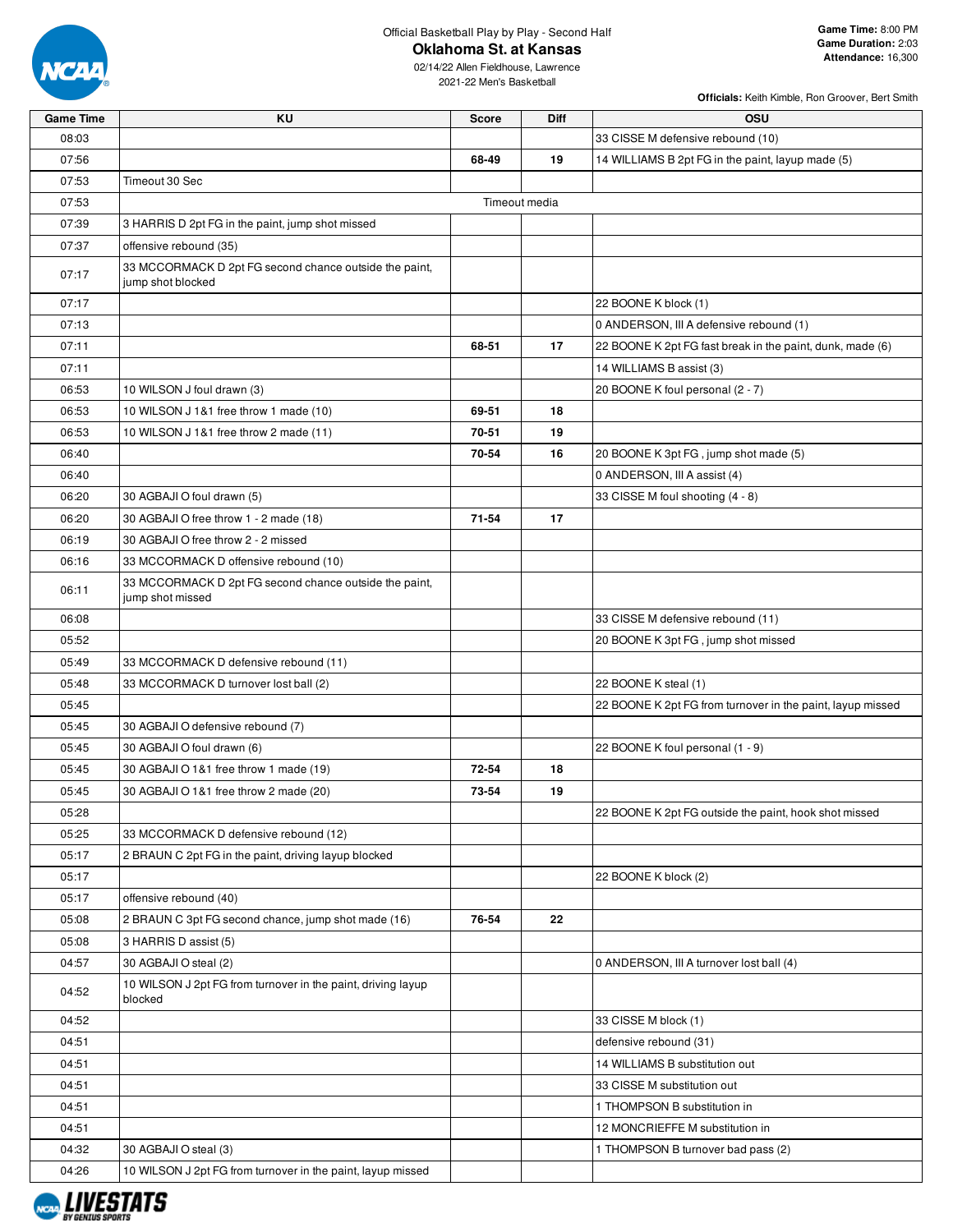

**Oklahoma St. at Kansas**

| <b>Game Time</b> | KU                                                   | <b>Score</b>  | Diff | OSU                                                                  |
|------------------|------------------------------------------------------|---------------|------|----------------------------------------------------------------------|
| 04:25            |                                                      |               |      | defensive rebound (32)                                               |
| 04:25            |                                                      |               |      | 0 ANDERSON, III A substitution out                                   |
| 04:25            |                                                      |               |      | 24 NEWTON W substitution in                                          |
| 04:25            |                                                      |               |      | 20 BOONE K substitution out                                          |
| 04:25            |                                                      |               |      | 13 LIKEKELE I substitution in                                        |
| 04:14            |                                                      |               |      | 22 BOONE K 2pt FG in the paint, layup blocked                        |
| 04:14            | 2 BRAUN C block (1)                                  |               |      |                                                                      |
| 04:09            |                                                      |               |      | 22 BOONE K offensive rebound (3)                                     |
| 04:07            |                                                      |               |      | 24 NEWTON W 3pt FG second chance, jump shot missed                   |
| 04:03            | defensive rebound (41)                               |               |      |                                                                      |
| 04:03            | 30 AGBAJI O substitution out                         |               |      |                                                                      |
| 04:03            | 1 YESUFU J substitution in                           |               |      |                                                                      |
| 03:44            | 3 HARRIS D 3pt FG, jump shot missed                  |               |      |                                                                      |
| 03:41            |                                                      |               |      | 24 NEWTON W defensive rebound (1)                                    |
| 03:33            |                                                      |               |      | 24 NEWTON W 3pt FG, jump shot missed                                 |
| 03:32            | defensive rebound (42)                               |               |      |                                                                      |
| 03:32            |                                                      | Timeout media |      |                                                                      |
| 03:32            | 10 WILSON J substitution out                         |               |      |                                                                      |
| 03:32            | 33 MCCORMACK D substitution out                      |               |      |                                                                      |
| 03:32            | 21 CLEMENCE Z substitution in                        |               |      |                                                                      |
| 03:32            | 30 AGBAJI O substitution in                          |               |      |                                                                      |
| 03:21            | 30 AGBAJI O 3pt FG, jump shot missed                 |               |      |                                                                      |
| 03:17            | 2 BRAUN C offensive rebound (4)                      |               |      |                                                                      |
|                  |                                                      |               |      |                                                                      |
| 03:07            | 30 AGBAJI O 3pt FG second chance, jump shot missed   |               |      |                                                                      |
| 03:03            | offensive rebound (44)                               |               |      |                                                                      |
| 02:53            | 21 CLEMENCE Z 3pt FG second chance, jump shot missed |               |      |                                                                      |
| 02:49            |                                                      |               |      | 12 MONCRIEFFE M defensive rebound (2)                                |
| 02:33            | 3 HARRIS D substitution out                          |               |      |                                                                      |
| 02:33            | 24 ADAMS, JR. K substitution in                      |               |      |                                                                      |
| 02:18            |                                                      |               |      | turnover shot clock (12)                                             |
| 02:18            | 2 BRAUN C substitution out                           |               |      |                                                                      |
| 02:18            | 44 LIGHTFOOT M substitution in                       |               |      |                                                                      |
| 02:09            | 1 YESUFU J turnover bad pass (1)                     |               |      | 12 MONCRIEFFE M steal (1)                                            |
| 02:00            |                                                      | 76-56         | 20   | 1 THOMPSON B 2pt FG from turnover in the paint, jump shot<br>made(9) |
| 01:42            | 21 CLEMENCE Z foul drawn (2)                         |               |      | 22 BOONE K foul shooting (2 - 10)                                    |
| 01:42            | 21 CLEMENCE Z free throw 1 - 2 missed                |               |      |                                                                      |
| 01:42            | offensive dead ball rebound (2)                      |               |      |                                                                      |
| 01:42            | 30 AGBAJI O substitution out                         |               |      |                                                                      |
| 01:42            | 12 TEAHAN C substitution in                          |               |      |                                                                      |
| 01:42            |                                                      |               |      | 13 LIKEKELE I substitution out                                       |
| 01:42            |                                                      |               |      | 0 ANDERSON, III A substitution in                                    |
| 01:41            | 21 CLEMENCE Z free throw 2 - 2 missed                |               |      |                                                                      |
| 01:40            | 21 CLEMENCE Z offensive rebound (6)                  |               |      |                                                                      |
| 01:40            | 21 CLEMENCE Z substitution out                       |               |      |                                                                      |
| 01:40            | 20 JANKOVICH M substitution in                       |               |      |                                                                      |
| 01:20            | 1 YESUFU J 3pt FG second chance, jump shot blocked   |               |      |                                                                      |
| 01:20            |                                                      |               |      | 0 ANDERSON, III A block (1)                                          |
| 01:16            |                                                      |               |      | 1 THOMPSON B defensive rebound (2)                                   |

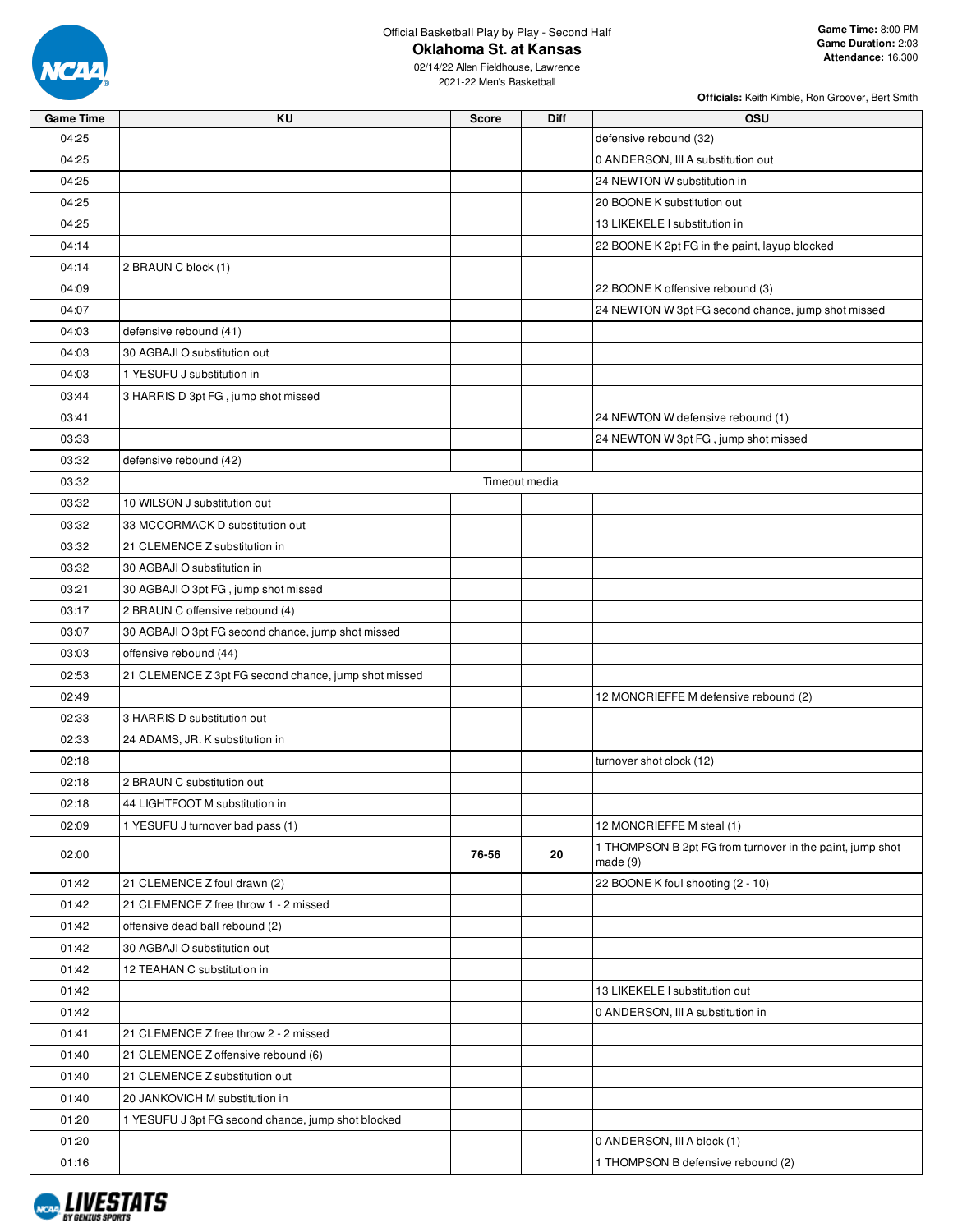

**Oklahoma St. at Kansas**

**Officials:** Keith Kimble, Ron Groover, Bert Smith

02/14/22 Allen Fieldhouse, Lawrence 2021-22 Men's Basketball

| <b>Game Time</b> | <b>KU</b>                               | <b>Score</b>       | Diff | <b>OSU</b>                                                                |
|------------------|-----------------------------------------|--------------------|------|---------------------------------------------------------------------------|
| 01:12            |                                         | 76-58              | 18   | 1 THOMPSON B 2pt FG outside the paint, step back jump shot<br>made $(11)$ |
| 00:57            | 20 JANKOVICH M 3pt FG, jump shot missed |                    |      |                                                                           |
| 00:54            | 44 LIGHTFOOT M offensive rebound (1)    |                    |      |                                                                           |
| 00:52            | 1 YESUFU J foul drawn (1)               |                    |      | 24 NEWTON W foul personal (1 - 11)                                        |
| 00:52            | 1 YESUFU J free throw 1 - 2 missed      |                    |      |                                                                           |
| 00:52            | offensive dead ball rebound (3)         |                    |      |                                                                           |
| 00:50            | 1 YESUFU J free throw 2 - 2 missed      |                    |      |                                                                           |
| 00:49            |                                         |                    |      | 22 BOONE K defensive rebound (4)                                          |
| 00:45            | 20 JANKOVICH M foul personal (1 - 8)    |                    |      | 0 ANDERSON, III A foul drawn (6)                                          |
| 00:45            |                                         | 76-59              | 17   | 0 ANDERSON, III A 1&1 free throw 1 made (14)                              |
| 00:45            |                                         | 76-60              | 16   | 0 ANDERSON, III A 1&1 free throw 2 made (15)                              |
| 00:27            | 12 TEAHAN C 3pt FG, jump shot missed    |                    |      |                                                                           |
| 00:23            |                                         |                    |      | 12 MONCRIEFFE M defensive rebound (3)                                     |
| 00:23            | jump ball situation                     |                    |      |                                                                           |
| 00:09            |                                         |                    |      | 1 THOMPSON B 3pt FG, jump shot missed                                     |
| 00:06            |                                         |                    |      | 22 BOONE K offensive rebound (5)                                          |
| 00:04            |                                         | 76-62              | 14   | 22 BOONE K 2pt FG second chance in the paint, hook shot<br>made $(8)$     |
|                  |                                         | <b>END OF GAME</b> |      |                                                                           |
|                  |                                         | KU 76-62 OSU       |      |                                                                           |

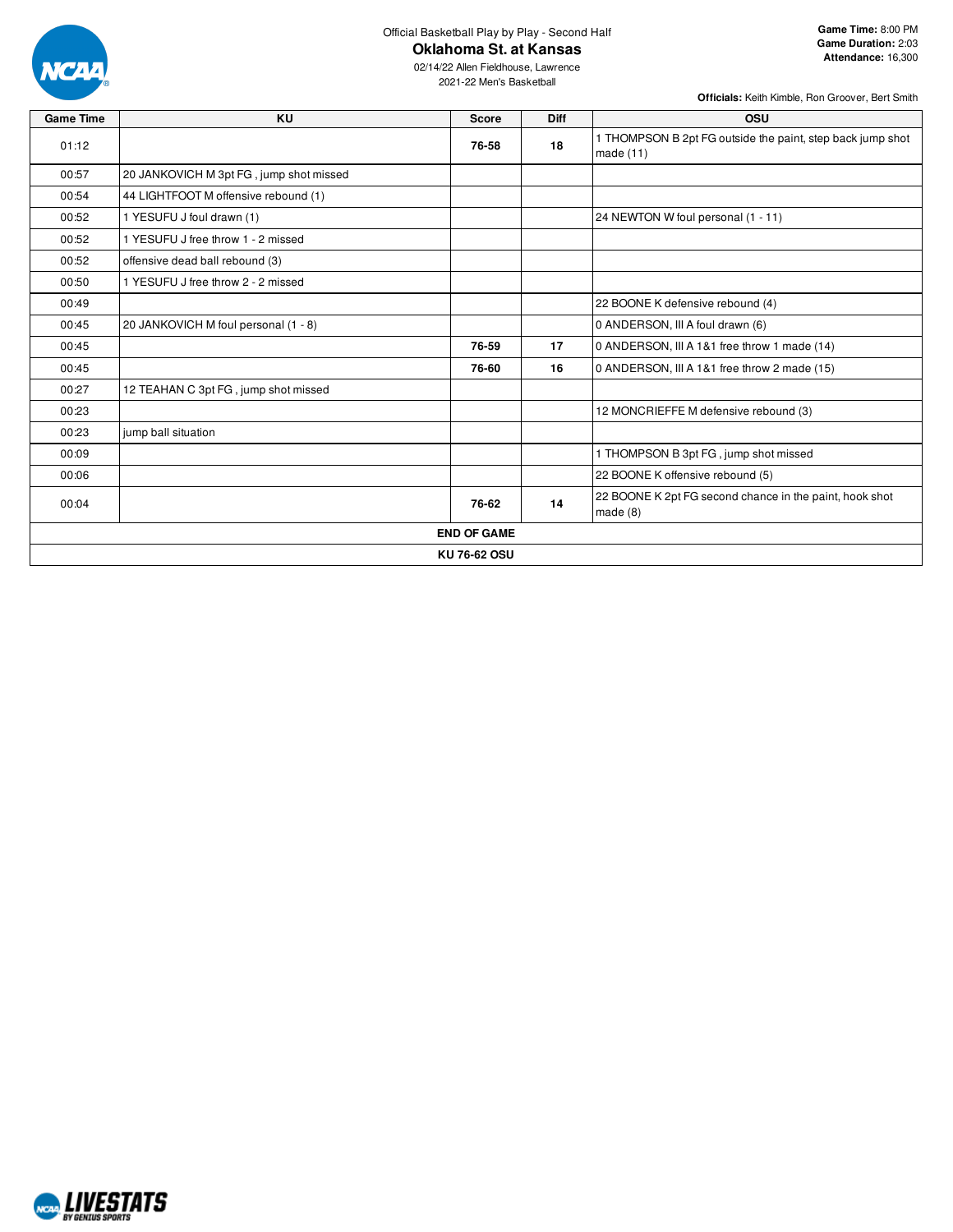

# Official Basketball Box Score - Second Half

**Oklahoma St. at Kansas**

02/14/22 Allen Fieldhouse, Lawrence 2021-22 Men's Basketball

**Officials:** Keith Kimble, Ron Groover, Bert Smith

#### **Oklahoma St. - 34**

|               |                                            |       | FG        | 3P       | <b>FT</b> |                |                | <b>Rebounds</b> |                | <b>Fouls</b> | <b>TP</b> |              | AS TO ST     |              |           | <b>Blocks</b>  | $+/-$ |  |
|---------------|--------------------------------------------|-------|-----------|----------|-----------|----------------|----------------|-----------------|----------------|--------------|-----------|--------------|--------------|--------------|-----------|----------------|-------|--|
|               | NO. Name                                   | Min   | M-A       | M-A      | M-A       | <b>OR</b>      | <b>DR</b>      | <b>TOT</b>      | <b>PF</b>      | <b>FD</b>    |           |              |              |              | <b>BS</b> | <b>BA</b>      |       |  |
| 23            | F<br><b>Tyreek Smith</b>                   | 10:02 | $0 - 1$   | $0 - 0$  | $2 - 2$   | 2              |                | 3               | 0              |              | 2         | 0            | 0            | $\Omega$     | 0         | $\Omega$       | $-16$ |  |
| 33            | Moussa Cisse<br>C.                         | 06:53 | $1 - 1$   | $0 - 0$  | $0 - 0$   |                | 2              | 3               | $\overline{2}$ | $\mathbf 0$  | 2         | 0            | 0            | $\mathbf{0}$ |           | 0              |       |  |
| 0             | Avery Anderson, III<br>G                   | 16:11 | $2 - 5$   | $1-2$    | $3 - 4$   | 0              |                |                 |                | 4            | 8         | 2            | 2            | 0            |           | $\overline{c}$ | -1    |  |
|               | <b>Bryce Thompson</b><br>G                 | 11:15 | $3-6$     | $0 - 1$  | $0 - 0$   | $\Omega$       | $\mathbf{2}$   | $\overline{c}$  | $\overline{2}$ | $\Omega$     | 6         | 0            | 2            | 0            | 0         | 0              | -1    |  |
| 13            | Isaac Likekele<br>GI                       | 08:11 | $1 - 1$   | $0 - 0$  | $0 - 0$   | 0              |                |                 |                |              | 2         | 0            | 0            | 0            | 0         | 0              | -4    |  |
| 14            | <b>Bryce Williams</b>                      | 11:29 | $2 - 3$   | $1 - 2$  | $0 - 0$   | 0              | $\mathbf 0$    | 0               | $\mathbf 0$    | $\Omega$     | 5         |              |              | 0            | 0         | $\mathbf 0$    | -3    |  |
| 5             | <b>Rondel Walker</b>                       | 03:00 | $0 - 1$   | $0 - 1$  | $0 - 0$   | 0              | $\Omega$       | 0               | $\Omega$       | $\Omega$     | 0         | 0            | 0            | $\Omega$     | 0         | $\Omega$       | -11   |  |
| 12            | Matthew-Alexander<br>Moncrieffe            | 09:25 | $0-0$     | $0 - 0$  | $0 - 2$   | $\Omega$       | $\overline{2}$ | 2               |                |              | 0         | 0            |              | 1            | 0         | $\Omega$       | $-2$  |  |
| 20            | Keylan Boone                               | 09:11 | $1 - 3$   | $1-3$    | $0-0$     |                |                | 2               |                | $\Omega$     | 3         | $\mathbf{0}$ | $\mathbf{0}$ | 0            |           | 0              | -3    |  |
| 22            | Kalib Boone                                | 09:58 | $2 - 5$   | $0 - 0$  | $2 - 2$   | $\overline{2}$ | $\overline{2}$ | 4               | $\overline{2}$ |              | 6         | 0            | 0            |              | 2         |                | 12    |  |
| 24            | Woody Newton                               | 04:25 | $0 - 2$   | $0 - 2$  | $0-0$     | 0              |                |                 |                | 0            | 0         | 0            | 0            | 0            | 0         | 0              | 8     |  |
| Team          |                                            |       |           |          |           | $\Omega$       | $\mathfrak{p}$ | $\overline{2}$  |                |              | $\Omega$  |              |              |              |           |                |       |  |
| <b>Totals</b> |                                            |       | $12 - 28$ | $3 - 11$ | $7 - 10$  | 6              | 15             | 21              | 11             | 8            | 34        | 3            |              | 2            | 5         | 3              | -4    |  |
|               | $T$ oobnigol Equipu $\Lambda$ I $\cap$ NIE |       |           |          |           |                |                |                 |                |              |           |              |              |              |           |                |       |  |

|         | <b>Shooting By Period</b> |       |  |  |  |  |  |  |  |  |  |
|---------|---------------------------|-------|--|--|--|--|--|--|--|--|--|
| ond FG% | 12-28                     | 42.9% |  |  |  |  |  |  |  |  |  |
| 3PT%    | $3 - 11$                  | 27.3% |  |  |  |  |  |  |  |  |  |
| FT%     | $7 - 10$                  | 70%   |  |  |  |  |  |  |  |  |  |
| GM FG%  | 12-28                     | 42.9% |  |  |  |  |  |  |  |  |  |
| 3PT%    | $3 - 11$                  | 27.3% |  |  |  |  |  |  |  |  |  |
| FT%     | $7 - 10$                  | 70.0% |  |  |  |  |  |  |  |  |  |

Dead Ball Rebounds: 2, 0

#### **Kansas - 38**

**Technical Fouls:**:NONE

|               |                      |       | FG      | 3P       | FT        |          |                | <b>Rebounds</b> |           | <b>Fouls</b>   | <b>TP</b>        | <b>AS TO</b> |          | <b>ST</b> |           | <b>Blocks</b> |       |
|---------------|----------------------|-------|---------|----------|-----------|----------|----------------|-----------------|-----------|----------------|------------------|--------------|----------|-----------|-----------|---------------|-------|
|               | NO. Name             | Min   | M-A     | M-A      | M-A       | OR.      | <b>DR</b>      | <b>TOT</b>      | <b>PF</b> | <b>FD</b>      |                  |              |          |           | <b>BS</b> | <b>BA</b>     | $+/-$ |
| 10            | Jalen Wilson<br>F    | 16:28 | $3-6$   | $1 - 1$  | $2-2$     |          | 2              | 3               |           |                | 9                | $\Omega$     | $\Omega$ |           | 0         | 2             | 12    |
| 33            | David McCormack<br>F | 10:48 | $1-5$   | $0 - 0$  | $2 - 2$   |          | 3              | $\overline{4}$  |           |                | 4                | 0            |          | 0         |           |               | -3    |
| 2             | Christian Braun<br>G | 17:42 | $3 - 7$ | $2 - 5$  | $2-2$     |          | $\Omega$       |                 | $\Omega$  |                | 10 <sup>10</sup> | 0            | 0        | $\Omega$  |           |               | 12    |
| 3             | Dajuan Harris<br>G   | 14:06 | $2 - 4$ | $0 - 1$  | $0 - 0$   | $\Omega$ | $\Omega$       | $\Omega$        |           |                | 4                | 3            | $\Omega$ | $\Omega$  | $\Omega$  | $\Omega$      | 6     |
| 30            | Ochai Agbaji<br>G    | 16:13 | $2 - 4$ | $0 - 2$  | $5-6$     | $\Omega$ | 2              | 2               |           | 4              | 9                | 2            | $\Omega$ | 3         | $\Omega$  | 0             | 13    |
| 21            | Zach Clemence        | 07:32 | $1-2$   | $0 - 1$  | $0 - 2$   |          | $\mathfrak{p}$ | 3               |           | $\overline{2}$ | 2                | 2            | $\Omega$ |           | 1         | $\Omega$      | 13    |
|               | Joseph Yesufu        | 08:58 | $0 - 2$ | $0 - 2$  | $0 - 2$   | $\Omega$ | $\Omega$       | $\Omega$        | 2         |                | 0                |              |          | $\Omega$  | $\Omega$  |               | -5    |
| 24            | KJ Adams, Jr.        | 02:33 | $0 - 0$ | $0 - 0$  | $0 - 0$   | $\Omega$ | $\Omega$       | $\Omega$        | $\Omega$  | 0              | 0                | 0            | $\Omega$ | 0         | $\Omega$  | $\Omega$      | -8    |
| 44            | Mitch Lightfoot      | 02:18 | $0-0$   | $0 - 0$  | $0 - 0$   |          | $\Omega$       |                 | 0         | 0              | 0                | 0            | $\Omega$ | $\Omega$  | $\Omega$  | 0             | -8    |
| 12            | Chris Teahan         | 01:42 | $0 - 1$ | $0 - 1$  | $0 - 0$   | $\Omega$ | $\Omega$       | $\Omega$        | $\Omega$  | $\Omega$       | 0                | 0            | $\Omega$ | 0         | $\Omega$  | $\Omega$      | $-6$  |
| 20            | Michael Jankovich    | 01:40 | $0 - 1$ | $0 - 1$  | $0 - 0$   | 0        | $\Omega$       | $\Omega$        |           | 0              | 0                | 0            | $\Omega$ | $\Omega$  | 0         | 0             | -6    |
| Team          |                      |       |         |          |           | 3        | 2              | 5               |           |                | $\Omega$         |              | $\Omega$ |           |           |               |       |
| <b>Totals</b> |                      |       | 12-32   | $3 - 14$ | $11 - 16$ | 8        | 11             | 19              | 8         | 11             | 38               | 8            | 2        | 5         | 3         | 5             | 4     |

|                     | <b>Shooting By Period</b> |       |
|---------------------|---------------------------|-------|
| <sub>2</sub> nd FG% | 12-32                     | 37.5% |
| 3PT%                | $3 - 14$                  | 21.4% |
| FT%                 | $11 - 16$                 | 68.8% |
| <b>GM FG%</b>       | 12-32                     | 37.5% |
| 3PT%                | $3 - 14$                  | 21.4% |
| FT%                 | $11 - 16$                 | 68.8% |

Dead Ball Rebounds: 2, 0

|                                                               | <b>OSU</b> | KU                                       |                      |                |    |                                 |     |     |     |
|---------------------------------------------------------------|------------|------------------------------------------|----------------------|----------------|----|---------------------------------|-----|-----|-----|
|                                                               |            |                                          | <b>Points from</b>   | <b>OSUI KU</b> |    | <b>Period by Period Scoring</b> |     |     |     |
| <b>Biggest lead</b>                                           |            | $0(1st20:00)$ 26 (2 <sup>nd</sup> 10:06) | <b>Turnovers</b>     | 2              | 6  |                                 | 1st | 2nd | TOT |
| <b>Best Scoring Run</b> $9(2^{nd} 7:11)$ 13( $2^{nd} 12:06$ ) |            |                                          | Paint                | 14             | 14 |                                 |     |     |     |
| Lead Changes                                                  |            |                                          | <b>Second Chance</b> | 4              | 5  | OSU                             | 28  | 34  | 62  |
| <b>Times Tied</b>                                             |            |                                          | <b>Fast Breaks</b>   | 4              | 6  | KU                              |     |     |     |
| <b>Time with Lead</b>                                         | 00:00      | 19:45                                    | <b>Bench</b>         | 14             | 0  |                                 | 38  | 38  | 76  |
|                                                               |            |                                          |                      |                |    |                                 |     |     |     |

**Technical Fouls:**:NONE

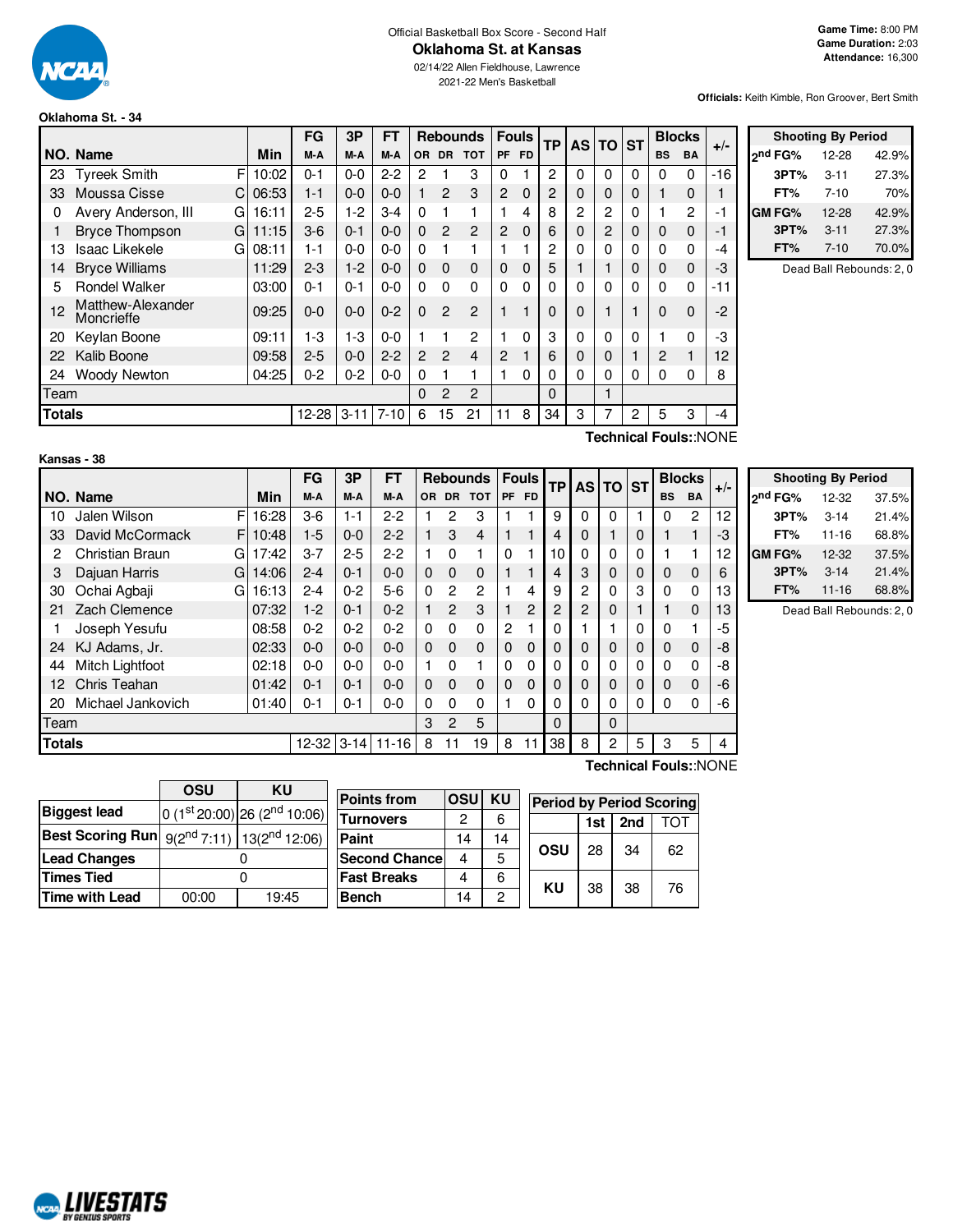



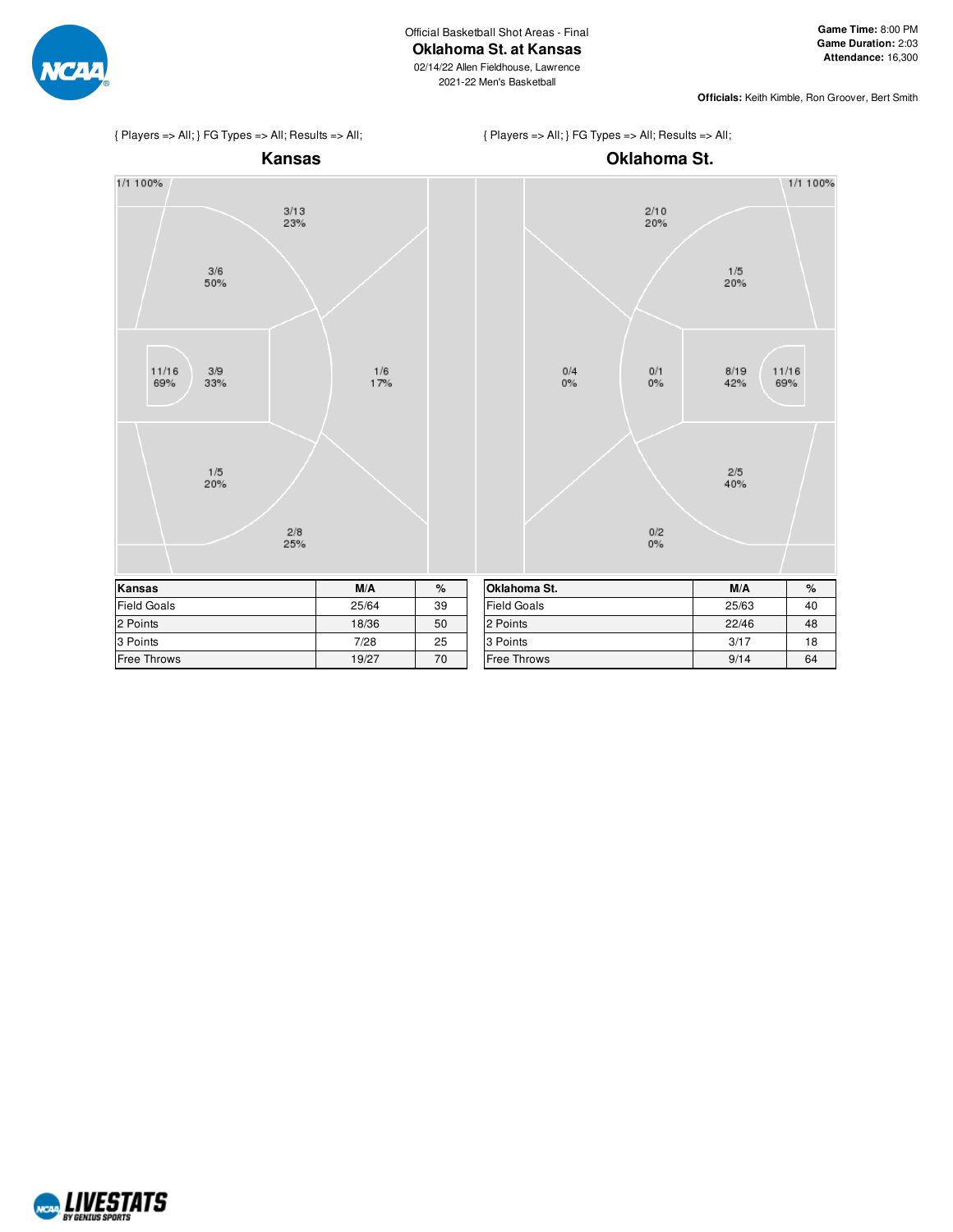

02/14/22 Allen Fieldhouse, Lawrence 2021-22 Men's Basketball

**Officials:** Keith Kimble, Ron Groover, Bert Smith

# **Oklahoma St.**

| <b>No</b>       |                              | Name  | <b>Mins</b> |           | <b>Score</b> |       | <b>Points Diff</b> |           | Points per Min |                 |          | <b>Assists</b> |     | <b>Rebounds</b> | <b>Steals</b> |           |              | Turnovers |
|-----------------|------------------------------|-------|-------------|-----------|--------------|-------|--------------------|-----------|----------------|-----------------|----------|----------------|-----|-----------------|---------------|-----------|--------------|-----------|
|                 |                              | On    | Off         | On        | <b>Off</b>   | On    | Off                | <b>On</b> | Off            | On              | Off      | On             | Off | On              | <b>Off</b>    | <b>On</b> | Off          |           |
| $\mathbf 0$     | Avery Anderson, III          | 34:19 | 05:41       | $57 - 71$ | $5 - 5$      | $-14$ |                    | .66       | 0.88           | 10 <sup>1</sup> | $\Omega$ | 30             | 9   | 3               |               | 11        |              |           |
|                 | <b>Bryce Thompson</b>        | 25:47 | 14:13       | $37 - 47$ | $25 - 29$    | $-10$ | $-4$               | 1.44      | 1.76           | 5               | 5        | 25             | 14  | 2               | 2             | 9         | 3            |           |
| 5               | <b>Rondel Walker</b>         | 10:20 | 29:40       | $11 - 20$ | $51 - 56$    | $-9$  | -5                 | 1.06      | 1.72           | 3               |          | 11             | 28  |                 | 3             | 2         | $10^{\circ}$ |           |
| 12 <sup>2</sup> | Matthew-Alexander Moncrieffe | 12:22 | 27:38       | $22 - 28$ | $40 - 48$    | $-6$  | -8                 | 1.78      | 1.45           |                 | 9        | 12             | 27  |                 | 3             | 5         |              |           |
| 13              | Isaac Likekele               | 19:27 | 20:33       | $23 - 30$ | $39 - 46$    | $-7$  | $-7$               | 1.18      | 1.90           | 5               | 5        | 13             | 26  | 3               |               | 5         |              |           |
| 14              | <b>Bryce Williams</b>        | 20:56 | 19:04       | $40 - 50$ | $22 - 26$    | $-10$ | -4                 | 1.91      | 1.15           | 6               | 4        | 23             | 16  |                 | 3             | 5         |              |           |
| 20              | Keylan Boone                 | 18:27 | 21:33       | $30 - 31$ | $32 - 45$    | -1    | $-13$              | 1.63      | 1.48           | 5               | 5        | 21             | 18  | 2               | 2             | 5         |              |           |
| 22              | Kalib Boone                  | 11:50 | 28:10       | $23 - 8$  | $39 - 68$    | 15    | $-29$              | 1.94      | 1.38           | 2               | 8        | 20             | 19  | $\overline{2}$  | 2             | 3         | 9            |           |
| 23              | <b>Tyreek Smith</b>          | 20:25 | 19:35       | $27 - 56$ | $35 - 20$    | $-29$ | 15                 | 1.32      | 1.79           | 4               | 6        | 14             | 25  |                 | 3             | 8         |              |           |
| 24              | <b>Woody Newton</b>          | 06:55 | 33:05       | $12 - 7$  | $50 - 69$    | 5     | $-19$              | 1.73      | 1.51           | $\overline{2}$  | 8        | 9              | 30  |                 | 3             |           |              |           |
| 33              | Moussa Cisse                 | 19:12 | 20:48       | $28 - 32$ | $34 - 44$    | -4    | $-10$              | 1.46      | 1.63           |                 | 3        | 17             | 22  | 3               |               | 6         | 6            |           |

## **Kansas**

| <b>No</b>      | Name                   |       | <b>Mins</b> |           | <b>Score</b> |                | <b>Points Diff</b> |           | Points per Min |              | <b>Assists</b> |                | <b>Rebounds</b> |                          | <b>Steals</b>  |           | Turnovers      |
|----------------|------------------------|-------|-------------|-----------|--------------|----------------|--------------------|-----------|----------------|--------------|----------------|----------------|-----------------|--------------------------|----------------|-----------|----------------|
|                |                        | On    | Off         | On        | Off          | On             | Off                | <b>On</b> | Off            | On           | Off            | On             | Off             | On                       | Off            | <b>On</b> | Off            |
| $\Omega$       | <b>Bobby Pettiford</b> | 01:01 | 38:59       | $2 - 0$   | $74 - 62$    | $\overline{2}$ | 12 <sup>2</sup>    | .97       | 1.90           |              | 15             | $\overline{2}$ | 44              |                          |                |           | 8              |
|                | Joseph Yesufu          | 22:29 | 17:31       | $39 - 40$ | $37 - 22$    | -1             | 15                 | 1.73      | 2.11           | 9            |                | 23             | 23              | 3                        | 4              | 6         | 3              |
| $\overline{2}$ | Christian Braun        | 35:52 | 04:08       | $74 - 52$ | $2 - 10$     | 22             | -8                 | 2.06      | 0.48           | 15           |                | 41             | 5               |                          | 0              | 6         | 3              |
| 3              | Dajuan Harris          | 34:06 | 05:54       | $65 - 49$ | $11 - 13$    | 16             | $-2$               | 1.91      | 1.86           | 12           | 4              | 42             | $\overline{4}$  | 5                        | 2              | 8         |                |
| 10             | Jalen Wilson           | 25:18 | 14:42       | $48 - 36$ | $28 - 26$    | 12             | $\overline{2}$     | .90       | 1.90           | 11           | 5              | 27             | 19              | 6                        |                | 5         | 4              |
| 12             | Chris Teahan           | 01:42 | 38:18       | $0 - 6$   | $76 - 56$    | $-6$           | 20                 | 0.00      | 1.98           | $\mathbf{0}$ | 16             | $\overline{2}$ | 44              | 0                        | ⇁              | 0         | 9              |
| 20             | Michael Jankovich      | 01:40 | 38:20       | $0 - 6$   | $76 - 56$    | $-6$           | 20                 | 0.00      | 1.98           | 0            | 16             |                | 45              | 0                        | ⇁              | 0         | 9              |
| 21             | Zach Clemence          | 09:24 | 30:36       | $20 - 10$ | $56 - 52$    | 10             | 4                  | 2.13      | 1.83           |              | 9              | 12             | 34              | $\overline{2}$           | 5              | 2         |                |
| 24             | KJ Adams, Jr.          | 02:33 | 37:27       | $0 - 8$   | $76 - 54$    | -8             | 22                 | 0.00      | 2.03           | 0            | 16             | 2              | 44              | 0                        |                |           | 8              |
| 30             | Ochai Agbaji           | 34:41 | 05:19       | $76 - 49$ | $0 - 13$     | 27             | $-13$              | 2.19      | 0.00           | 16           | $\Omega$       | 43             | 3               | $\overline{\phantom{0}}$ | 0              | 8         |                |
| 33             | David McCormack        | 28:22 | 11:38       | $55 - 44$ | $21 - 18$    | 11             | 3                  | .94       | 1.81           | 9            |                | 33             | 13              | 5                        | $\overline{2}$ |           | $\overline{2}$ |
| 44             | Mitch Lightfoot        | 02:52 | 37:08       | $1 - 10$  | $75 - 52$    | $-9$           | 23                 | 0.35      | 2.02           | 0            | 16             | $\overline{2}$ | 44              | 0                        | 7              |           | 8              |

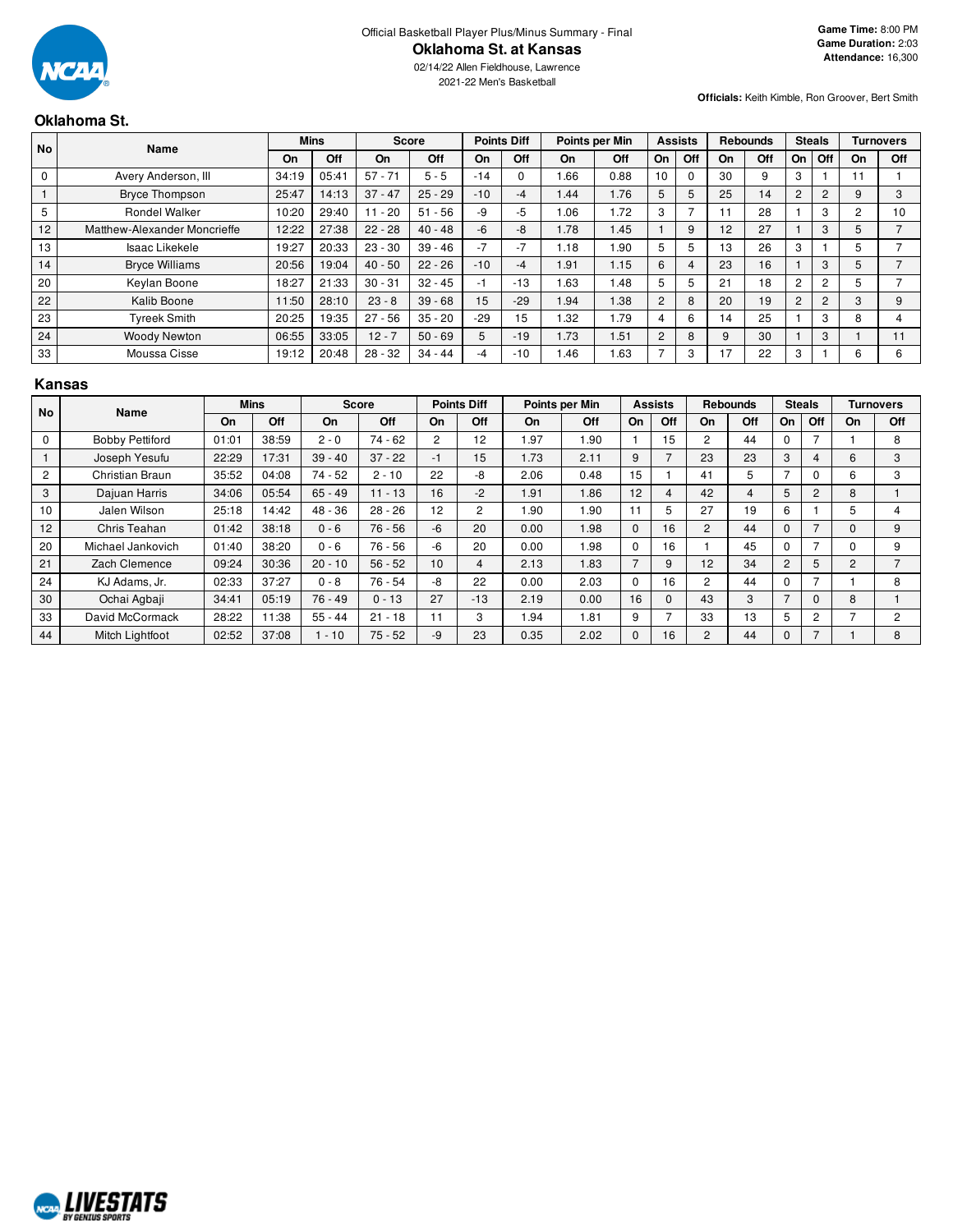

**Officials:** Keith Kimble, Ron Groover, Bert Smith

## Players => AllFG Types=>AllResults=>All **Oklahoma St.**

## **All Field Goals**







| Oklahoma St.       | M/A   | $\%$ | Oklahoma St.           |
|--------------------|-------|------|------------------------|
| <b>Field Goals</b> | 25/63 | 40   | Points in the Pa       |
| 2 Points           | 22/46 | 48   | <b>Fast Break Poin</b> |
| 3 Points           | 3/17  | 18   | Second Chance          |
| Free Throws        | 9/14  | 64   | <b>Effective FG%</b>   |

| Oklahoma St.             | M/A       | $\%$ |
|--------------------------|-----------|------|
| Points in the Paint      | 38(19/35) | 54   |
| <b>Fast Break Points</b> | 8(4/5)    | 80   |
| ISecond Chance Points    | 8(5/11)   | 45   |
| <b>Effective FG%</b>     | 42        |      |

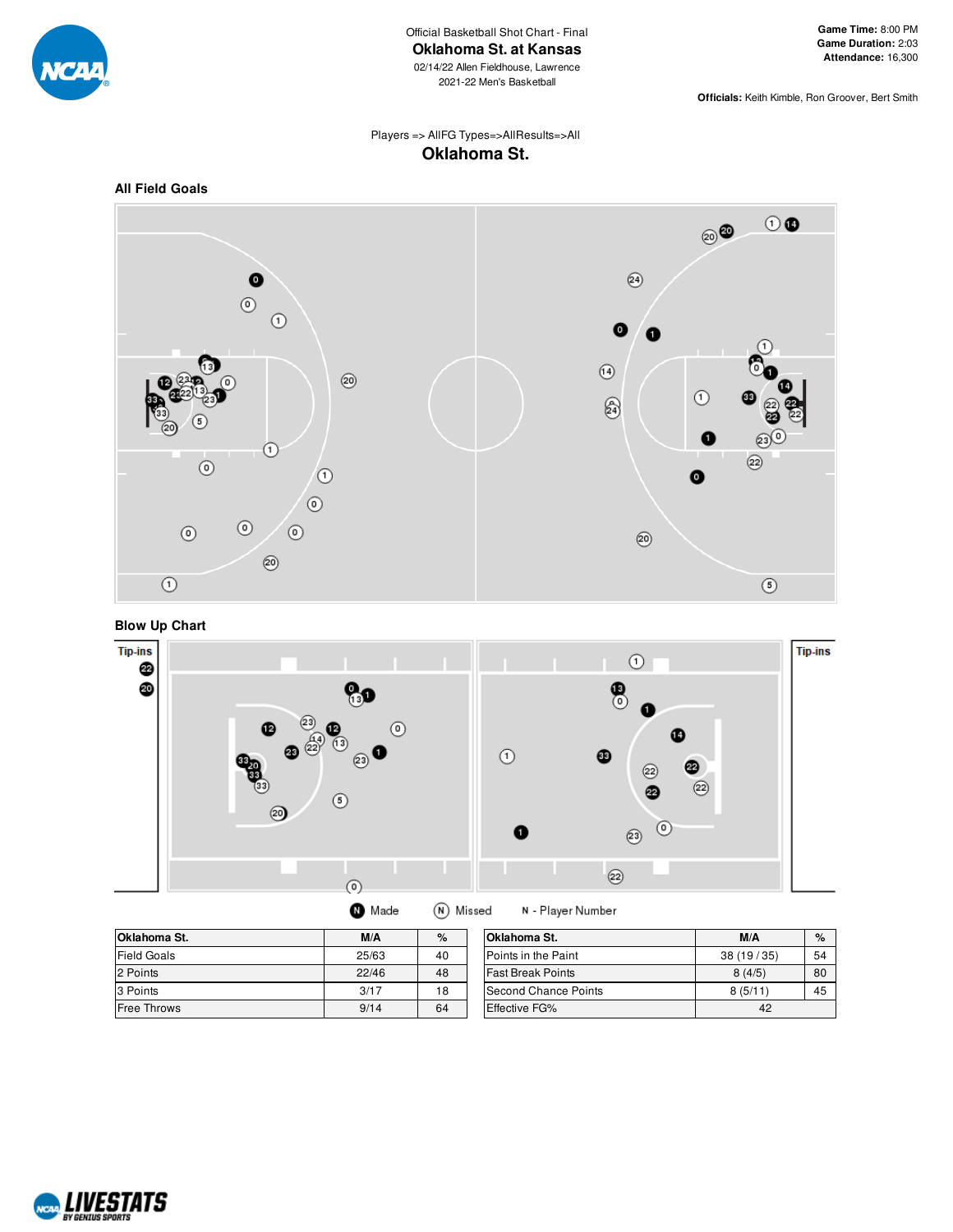

Official Basketball Shot Chart - Final

**Oklahoma St. at Kansas**

02/14/22 Allen Fieldhouse, Lawrence 2021-22 Men's Basketball

**Officials:** Keith Kimble, Ron Groover, Bert Smith

#### Players => AllFG Types=>AllResults=>All **Kansas**

#### **All Field Goals**







| <b>O</b> Made | (N) Missed |  |
|---------------|------------|--|
|---------------|------------|--|

N - Player Number

| Kansas             | M/A   | $\%$ | Kansas                   | M/A       | %  |
|--------------------|-------|------|--------------------------|-----------|----|
| <b>Field Goals</b> | 25/64 | 39   | Points in the Paint      | 28(14/25) | 56 |
| 2 Points           | 18/36 | 50   | <b>Fast Break Points</b> | 11(6/8)   | 75 |
| 3 Points           | 7/28  | 25   | Second Chance Points     | 9(6/18)   | 33 |
| <b>Free Throws</b> | 19/27 | 70   | <b>Effective FG%</b>     | 45        |    |

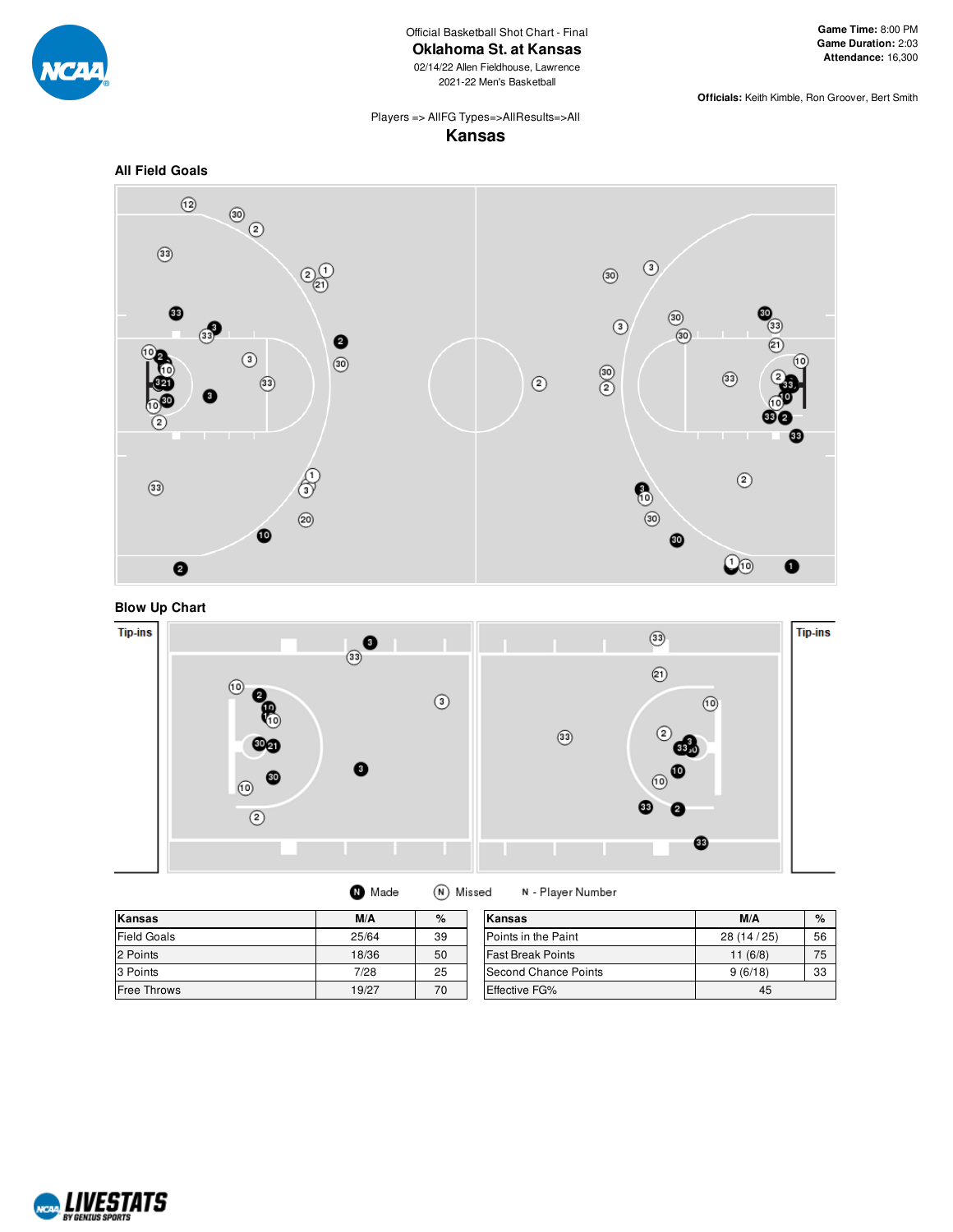

Official Basketball Rotations Summary - Final

**Oklahoma St. at Kansas**

**Officials:** Keith Kimble, Ron Groover, Bert Smith

# **Oklahoma St.**

| Lineup                                                                               | Quarter<br>On  | Time<br>On | Quarter<br>Off | Time<br>Off | Time on<br>Court | Score    | Score<br>Diff  |                |              |                | <b>Reb</b> Sti Tov Ass | <b>PPP</b> |
|--------------------------------------------------------------------------------------|----------------|------------|----------------|-------------|------------------|----------|----------------|----------------|--------------|----------------|------------------------|------------|
| 0- Anderson, III A/ 1- Thompson B/ 13- Likekele I/ 23- Smith T/ 33- Cisse<br>M/      | $\mathbf{1}$   | 20:00      | $\mathbf{1}$   | 16:50       | 03:10            | $2 - 2$  | 0              | $\overline{4}$ | 1            | $\overline{2}$ | $\mathbf{1}$           | 0.3106     |
| 0- Anderson, III A/ 1- Thompson B/ 14- Williams B/ 23- Smith T/ 33- Cisse<br>M/      | $\mathbf{1}$   | 16:50      | $\mathbf{1}$   | 15:30       | 01:20            | $0 - 4$  | $-4$           | $\mathbf{1}$   | $\mathbf 0$  | $\overline{2}$ | $\Omega$               | 0.0000     |
| 0- Anderson, III A/ 1- Thompson B/ 14- Williams B/ 20- Boone K/ 33- Cisse<br>M/      | $\mathbf{1}$   | 15:30      | $\mathbf{1}$   | 13:33       | 01:57            | $2 - 4$  | $-2$           | $\overline{2}$ | $\mathbf 0$  | $\mathbf{0}$   | $\mathbf{1}$           | 0.6667     |
| 0- Anderson, III A/ 1- Thompson B/ 14- Williams B/ 20- Boone K/ 22-<br>Boone K/      | $\mathbf{1}$   | 13:33      | $\mathbf{1}$   | 13:33       | 00:00            | $0-0$    | $\Omega$       | $\Omega$       | 0            | $\mathbf 0$    | $\Omega$               | 0.0000     |
| 1- Thompson B/5- Walker R/14- Williams B/20- Boone K/22- Boone K/                    | $\mathbf{1}$   | 13:33      | $\mathbf{1}$   | 11:41       | 01:52            | $3-0$    | 3              | 5              | $\mathbf 0$  | $\mathbf 0$    | $\mathbf 0$            | 0.7732     |
| 0- Anderson, III A/5- Walker R/13- Likekele I/20- Boone K/33- Cisse M/               | $\mathbf{1}$   | 11:41      | $\mathbf{1}$   | 08:43       | 02:58            | $4 - 2$  | $\overline{2}$ | $\overline{c}$ | $\mathbf{1}$ | $\mathbf 0$    | $\mathbf{1}$           | 1.0000     |
| 0- Anderson, III A/ 1- Thompson B/ 5- Walker R/ 23- Smith T/ 33- Cisse M/            | $\mathbf{1}$   | 08:43      | $\mathbf{1}$   | 08:43       | 00:00            | $0-0$    | 0              | $\mathbf 0$    | $\mathbf 0$  | $\mathbf 0$    | $\mathbf 0$            | 0.0000     |
| 0- Anderson, III A/ 1- Thompson B/ 14- Williams B/ 23- Smith T/ 33- Cisse<br>M/      | $\mathbf{1}$   | 08:43      | $\mathbf{1}$   | 08:39       | 00:04            | $0 - 1$  | $-1$           | $\Omega$       | 0            | $\Omega$       | $\Omega$               | 0.0000     |
| 0- Anderson, III A/ 1- Thompson B/ 13- Likekele I/ 14- Williams B/ 23-<br>Smith T/   | $\mathbf{1}$   | 08:39      | $\mathbf{1}$   | 07:56       | 00:43            | $0 - 0$  | 0              | $\Omega$       | 0            | $\mathbf 0$    | $\Omega$               | 0.0000     |
| 0- Anderson, III A/ 1- Thompson B/ 12- Moncrieffe M/ 14- Williams B/ 23-<br>Smith T/ | $\mathbf{1}$   | 07:56      | $\mathbf{1}$   | 04:59       | 02:57            | $9 - 13$ | $-4$           | $\mathbf{1}$   | $\pmb{0}$    | $\mathbf 0$    | 1                      | 1.3975     |
| 0- Anderson, III A/ 1- Thompson B/ 13- Likekele I/ 20- Boone K/ 33- Cisse<br>M/      | $\mathbf{1}$   | 04:59      | $\mathbf{1}$   | 02:30       | 02:29            | $4 - 5$  | $-1$           | $\mathbf{1}$   | 0            | $\mathbf{1}$   | $\mathbf{1}$           | 1.0000     |
| 0- Anderson, III A/ 5- Walker R/ 13- Likekele I/ 20- Boone K/ 33- Cisse M/           | $\mathbf{1}$   | 02:30      | $\mathbf{1}$   | 02:30       | 00:00            | $0 - 0$  | 0              | $\mathbf 0$    | 0            | 0              | $\mathbf{0}$           | 0.0000     |
| 0- Anderson, III A/ 5- Walker R/ 13- Likekele I/ 24- Newton W/ 33- Cisse M/          | $\mathbf{1}$   | 02:30      | $\mathbf{1}$   | 02:09       | 00:21            | $2 - 1$  | $\mathbf{1}$   | 0              | $\mathbf 0$  | $\mathbf 0$    | $\mathbf{1}$           | 2.0000     |
| 0- Anderson, III A/5- Walker R/13- Likekele I/23- Smith T/24- Newton W/              | $\mathbf{1}$   | 02:09      | $\mathbf{1}$   | 00:33       | 01:35            | $0 - 5$  | $-5$           | 0              | $\mathbf 0$  | 0              | $\Omega$               | 0.0000     |
| 0- Anderson, III A/5- Walker R/14- Williams B/23- Smith T/24- Newton W/              | $\mathbf{1}$   | 00:33      | $\overline{2}$ | 20:00       | 00:34            | $2 - 1$  | $\mathbf{1}$   | $\overline{2}$ | $\mathbf 0$  | $\mathbf 0$    | $\mathbf{1}$           | 2.0000     |
| 0- Anderson, III A/ 1- Thompson B/ 13- Likekele I/ 23- Smith T/ 33- Cisse<br>M/      | $\overline{2}$ | 20:00      | $\overline{2}$ | 18:14       | 01:46            | $2 - 5$  | $-3$           | $\mathbf 0$    | 0            | $\mathbf 0$    | $\Omega$               | 1.0000     |
| 0- Anderson, III A/ 1- Thompson B/ 13- Likekele I/ 14- Williams B/ 23-<br>Smith T/   | $\overline{c}$ | 18:14      | $\mathbf{2}$   | 15:38       | 02:36            | $7 - 5$  | 2              | $\overline{c}$ | $\mathbf 0$  | $\mathbf{1}$   | $\mathbf{1}$           | 1.4344     |
| 1- Thompson B/5- Walker R/13- Likekele I/14- Williams B/23- Smith T/                 | 2              | 15:38      | $\overline{2}$ | 14:32       | 01:06            | $0 - 5$  | $-5$           | $\mathbf{1}$   | $\mathbf 0$  | $\mathbf 0$    | $\Omega$               | 0.0000     |
| 0- Anderson, III A/ 1- Thompson B/ 5- Walker R/ 12- Moncrieffe M/ 23-<br>Smith T/    | $\overline{2}$ | 14:32      | $\overline{2}$ | 13:36       | 00:56            | $0 - 3$  | $-3$           | $\mathbf 0$    | $\mathbf 0$  | $\mathbf{1}$   | $\Omega$               | 0.0000     |
| 0- Anderson, III A/ 5- Walker R/ 12- Moncrieffe M/ 20- Boone K/ 23- Smith<br>T/      | $\overline{c}$ | 13:36      | $\overline{2}$ | 12:38       | 00:58            | $0-3$    | -3             | $\mathbf{1}$   | 0            | $\mathbf{1}$   | $\mathbf{0}$           | 0.0000     |
| 0- Anderson, III A/ 12- Moncrieffe M/ 14- Williams B/ 20- Boone K/ 23-<br>Smith T/   | $\overline{2}$ | 12:38      | $\overline{c}$ | 09:58       | 02:40            | $5-9$    | $-4$           | $\overline{2}$ | $\mathbf 0$  | $\mathbf{1}$   | $\Omega$               | 1.1261     |
| 0- Anderson, III A/ 14- Williams B/ 20- Boone K/ 22- Boone K/ 33- Cisse M/           | $\overline{c}$ | 09:58      | $\overline{2}$ | 04:51       | 05:07            | $12-8$   | $\overline{4}$ | $\overline{7}$ | $\mathbf{1}$ | $\mathbf{1}$   | $\overline{2}$         | 1.2295     |
| 0- Anderson, III A/ 1- Thompson B/ 12- Moncrieffe M/ 20- Boone K/ 22-<br>Boone K/    | $\overline{c}$ | 04:51      | $\overline{2}$ | 04:25       | 00:26            | $0 - 0$  | $\mathbf 0$    | $\mathbf{1}$   | $\Omega$     | $\mathbf{1}$   | $\Omega$               | 0.0000     |
| 1- Thompson B/12- Moncrieffe M/20- Boone K/22- Boone K/24- Newton<br>W/              | $\overline{2}$ | 04:25      | $\overline{2}$ | 04:25       | 00:00            | $0-0$    | 0              | $\mathbf 0$    | 0            | $\mathbf 0$    | $\Omega$               | 0.0000     |
| 1- Thompson B/ 12- Moncrieffe M/ 13- Likekele I/ 22- Boone K/ 24-<br>Newton W/       | $\overline{2}$ | 04:25      | $\overline{2}$ | 01:42       | 02:43            | $2 - 0$  | $\overline{2}$ | 3              | 1            | $\mathbf{1}$   | $\Omega$               | 0.5000     |
| 0- Anderson, III A/ 1- Thompson B/ 12- Moncrieffe M/ 22- Boone K/ 24-<br>Newton W/   | $\overline{2}$ | 01:42      | $\overline{2}$ | 00:00       | 01:42            | $6-0$    | 6              | 4              | $\mathbf 0$  | $\mathbf 0$    | $\Omega$               | 2.0833     |

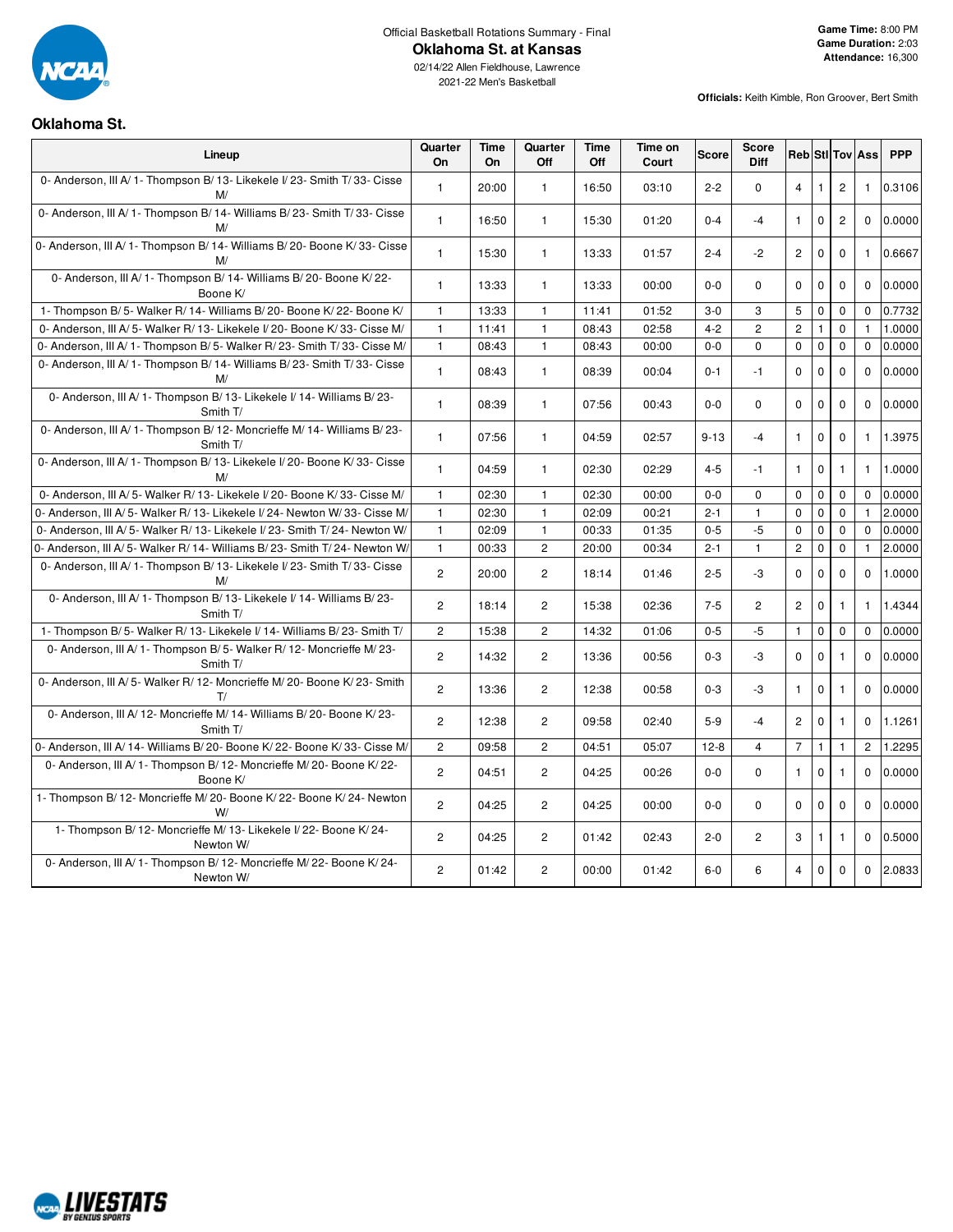

2021-22 Men's Basketball

**Officials:** Keith Kimble, Ron Groover, Bert Smith

#### **Kansas**

| Lineup                                                                            | Quarter<br>On  | Time<br>On | Quarter<br>Off | Time<br>Off | Time on<br>Court | <b>Score</b> | <b>Score</b><br><b>Diff</b> |                       |                |                | <b>Reb Stillov Ass</b> | <b>PPP</b> |
|-----------------------------------------------------------------------------------|----------------|------------|----------------|-------------|------------------|--------------|-----------------------------|-----------------------|----------------|----------------|------------------------|------------|
| 2- Braun C/3- Harris D/10- Wilson J/30- Agbaii O/33- McCormack D/                 | $\mathbf{1}$   | 20:00      | $\mathbf{1}$   | 13:33       | 06:27            | $10-4$       | 6                           | 11                    | $\mathbf{1}$   | $\overline{2}$ | 3                      | 0.8333     |
| 2- Braun C/3- Harris D/10- Wilson J/21- Clemence Z/30- Agbaji O/                  | 1              | 13:33      | $\mathbf{1}$   | 13:31       | 00:02            | $0-0$        | $\Omega$                    | $\mathbf 0$           | $\mathbf 0$    | 0              | $\Omega$               | 0.0000     |
| 1- Yesufu J/2- Braun C/3- Harris D/21- Clemence Z/30- Agbaji O/                   |                | 13:31      | 1              | 11:41       | 01:50            | $0 - 3$      | $-3$                        | 5                     | $\mathbf 0$    |                | $\Omega$               | 0.0000     |
| 1- Yesufu J/2- Braun C/3- Harris D/10- Wilson J/33- McCormack D/                  |                | 11:41      | $\mathbf{1}$   | 10:25       | 01:16            | $0 - 2$      | $-2$                        | $\mathbf 0$           | $\mathbf 0$    |                | $\Omega$               | 0.0000     |
| 1- Yesufu J/3- Harris D/10- Wilson J/30- Agbaji O/33- McCormack D/                | 1              | 10:25      | $\mathbf{1}$   | 09:36       | 00:49            | $0 - 2$      | $-2$                        | $\mathbf{1}$          | $\mathbf 0$    |                | $\Omega$               | 0.0000     |
| 1- Yesufu J/2- Braun C/3- Harris D/30- Agbaji O/33- McCormack D/                  | $\mathbf{1}$   | 09:36      | $\mathbf{1}$   | 05:49       | 03:47            | $16-6$       | 10                          | $\overline{4}$        | $\mathbf 0$    | $\mathbf 0$    | 3                      | 2.4096     |
| 1- Yesufu J/2- Braun C/3- Harris D/10- Wilson J/33- McCormack D/                  | $\mathbf{1}$   | 05:49      | $\mathbf{1}$   | 05:33       | 00:16            | $0 - 2$      | $-2$                        | $\mathbf 0$           | $\mathbf 0$    | $\Omega$       | $\Omega$               | 0.0000     |
| 1- Yesufu J/2- Braun C/3- Harris D/30- Agbaji O/33- McCormack D/                  | 1              | 05:33      | $\mathbf{1}$   | 03:31       | 02:02            | $3-5$        | $-2$                        | $\mathbf{1}$          | $\mathbf{1}$   |                | $\Omega$               | 0.7500     |
| 0- Pettiford B/ 1- Yesufu J/ 3- Harris D/ 30- Agbaji O/ 33- McCormack D/          |                | 03:31      | $\mathbf{1}$   | 02:30       | 01:01            | $2 - 0$      | $\overline{2}$              | $\mathbf{2}^{\prime}$ | $\mathbf 0$    |                |                        | 1.0000     |
| 1- Yesufu J/2- Braun C/3- Harris D/30- Agbaji O/33- McCormack D/                  |                | 02:30      | 1              | 00:33       | 01:56            | $6 - 2$      | $\overline{4}$              | 3                     | $\Omega$       | $\Omega$       |                        | 2.0833     |
| 1- Yesufu J/2- Braun C/3- Harris D/30- Agbaji O/44- Lightfoot M/                  |                | 00:33      | $\overline{2}$ | 20:00       | 00:34            | $1 - 2$      | $-1$                        | $\mathbf 0$           | $\mathbf 0$    | $\Omega$       | $\Omega$               | 0.5319     |
| 2- Braun C/3- Harris D/10- Wilson J/30- Agbaji O/33- McCormack D/                 | $\overline{2}$ | 20:00      | $\overline{2}$ | 15:38       | 04:22            | $10-9$       | $\mathbf{1}$                | 3                     |                | $\mathbf 0$    | $\Omega$               | 1.4793     |
| 2- Braun C/3- Harris D/10- Wilson J/21- Clemence Z/30- Agbaji O/                  | $\overline{2}$ | 15:38      | $\overline{2}$ | 13:19       | 02:19            | $9-0$        | 9                           | $\overline{2}$        | $\mathbf 0$    | $\Omega$       | 3                      | 2.3196     |
| 1- Yesufu J/2- Braun C/10- Wilson J/21- Clemence Z/30- Agbaji O/                  | $\overline{2}$ | 13:19      | $\overline{2}$ | 09:58       | 03:21            | $11 - 5$     | 6                           | $\overline{2}$        | $\overline{2}$ | $\Omega$       | $\overline{4}$         | 1.8333     |
| 1- Yesufu J/2- Braun C/3- Harris D/10- Wilson J/33- McCormack D/                  | $\overline{2}$ | 09:58      | $\overline{2}$ | 08:24       | 01:34            | $0 - 3$      | $-3$                        | $\mathbf 0$           | $\mathbf 0$    | $\Omega$       | $\Omega$               | 0.0000     |
| 2- Braun C/3- Harris D/10- Wilson J/30- Agbaji O/33- McCormack D/                 | $\overline{c}$ | 08:24      | $\overline{2}$ | 04:03       | 04:21            | $8-9$        | $-1$                        | $\overline{7}$        | $\overline{c}$ |                |                        | 0.9259     |
| 1- Yesufu J/2- Braun C/3- Harris D/10- Wilson J/33- McCormack D/                  | $\overline{c}$ | 04:03      | $\overline{2}$ | 03:32       | 00:31            | $0 - 0$      | $\Omega$                    | $\mathbf{1}$          | $\mathbf 0$    | $\Omega$       | $\Omega$               | 0.0000     |
| 1- Yesufu J/2- Braun C/3- Harris D/21- Clemence Z/30- Agbaji O/                   | $\overline{2}$ | 03:32      | $\overline{2}$ | 02:33       | 00:59            | $0-0$        | $\mathbf 0$                 | $\overline{c}$        | $\mathbf 0$    | $\mathbf 0$    | $\Omega$               | 0.0000     |
| 1- Yesufu J/2- Braun C/21- Clemence Z/24- Adams, Jr. K/30- Agbaii O/              | $\overline{2}$ | 02:33      | $\overline{2}$ | 02:18       | 00:15            | $0 - 0$      | $\Omega$                    | $\mathbf 0$           | $\mathbf 0$    | $\Omega$       | $\Omega$               | 0.0000     |
| 1- Yesufu J/21- Clemence Z/24- Adams, Jr. K/30- Agbaji O/44-<br>Lightfoot M/      | $\overline{c}$ | 02:18      | $\overline{c}$ | 01:42       | 00:36            | $0 - 2$      | $-2$                        | $\Omega$              | $\Omega$       |                | $\Omega$               | 0.0000     |
| 1- Yesufu J/ 12- Teahan C/ 21- Clemence Z/ 24- Adams, Jr. K/ 44-<br>Lightfoot M/  | $\overline{2}$ | 01:42      | $\overline{2}$ | 01:40       | 00:02            | $0 - 0$      | $\Omega$                    | $\mathbf{1}$          | $\Omega$       | $\Omega$       | $\Omega$               | 0.0000     |
| 1- Yesufu J/ 12- Teahan C/ 20- Jankovich M/ 24- Adams, Jr. K/ 44-<br>Lightfoot M/ | $\overline{2}$ | 01:40      | $\overline{2}$ | 00:00       | 01:40            | $0-6$        | -6                          | $\mathbf{1}$          | $\mathbf 0$    | $\Omega$       | $\mathbf 0$            | 0.0000     |

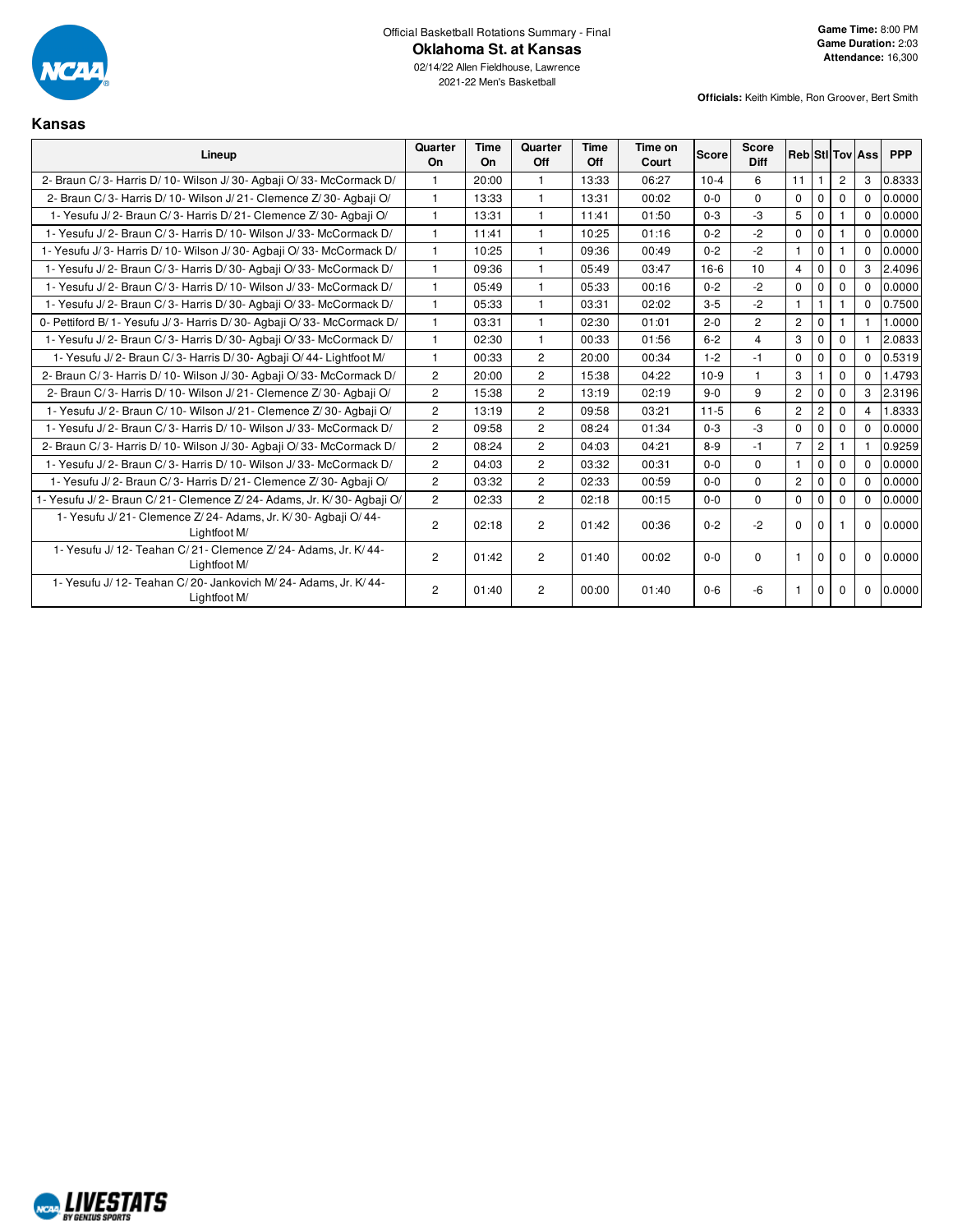

**Officials:** Keith Kimble, Ron Groover, Bert Smith

## **Oklahoma St.**

| Lineup                                                                            | Time  | <b>Score</b> | <b>Score Diff</b> | Pts/Min    | Reb Stl Tov    |                |                | Ass            | <b>PPP</b> |
|-----------------------------------------------------------------------------------|-------|--------------|-------------------|------------|----------------|----------------|----------------|----------------|------------|
| 0- Anderson, III A/14- Williams B/20- Boone K/22- Boone K/33- Cisse M/            | 05:07 | $12 - 8$     | 4                 | 2.3453     | $\overline{7}$ | $\mathbf{1}$   |                | $\overline{2}$ | 1.2295     |
| 0- Anderson, III A/ 1- Thompson B/ 13- Likekele I/ 23- Smith T/ 33- Cisse M/      | 04:56 | $4 - 7$      | $-3$              | 0.8108     | $\overline{4}$ |                | $\overline{2}$ |                | 0.4739     |
| 0- Anderson, III A/ 1- Thompson B/ 13- Likekele I/ 14- Williams B/ 23- Smith T/   | 03:19 | $7 - 5$      | $\overline{2}$    | 2.1106     | $\overline{2}$ | $\Omega$       |                |                | 1.1905     |
| 0- Anderson, III A/5- Walker R/ 13- Likekele I/ 20- Boone K/ 33- Cisse M/         | 02:58 | $4 - 2$      | $\overline{2}$    | 1.3483     | $\overline{2}$ | $\overline{1}$ | $\Omega$       | $\mathbf{1}$   | 1.0000     |
| 0- Anderson, III A/ 1- Thompson B/ 12- Moncrieffe M/ 14- Williams B/ 23- Smith T/ | 02:57 | $9 - 13$     | $-4$              | 3.0508     |                | $\Omega$       | $\Omega$       |                | 1.3975     |
| 1- Thompson B/ 12- Moncrieffe M/ 13- Likekele I/ 22- Boone K/ 24- Newton W/       | 02:43 | $2 - 0$      | $\overline{2}$    | 0.7362     | 3              |                |                | $\mathbf 0$    | 0.5000     |
| 0- Anderson, III A/12- Moncrieffe M/14- Williams B/20- Boone K/23- Smith T/       | 02:40 | $5-9$        | $-4$              | 1.8750     | $\overline{2}$ | $\Omega$       |                | $\Omega$       | 1.1261     |
| 0- Anderson, III A/1- Thompson B/13- Likekele I/20- Boone K/33- Cisse M/          | 02:29 | $4 - 5$      | $-1$              | 1.6107     | 1.             | $\Omega$       |                | 1              | 1.0000     |
| 0- Anderson, III A/ 1- Thompson B/ 14- Williams B/ 20- Boone K/ 33- Cisse M/      | 01:57 | $2 - 4$      | $-2$              | 1.0256     | $\overline{2}$ | $\Omega$       | $\Omega$       |                | 0.6667     |
| 1- Thompson B/5- Walker R/14- Williams B/20- Boone K/22- Boone K/                 | 01:52 | $3 - 0$      | 3                 | 1.6071     | 5              | $\Omega$       | $\Omega$       | $\mathbf 0$    | 0.7732     |
| 0- Anderson, III A/ 1- Thompson B/ 12- Moncrieffe M/ 22- Boone K/ 24- Newton W/   | 01:42 | $6-0$        | 6                 | 3.5294     | $\overline{4}$ | $\Omega$       | $\Omega$       | $\Omega$       | 2.0833     |
| 0- Anderson, III A/5- Walker R/13- Likekele I/23- Smith T/24- Newton W/           | 01:35 | $0 - 5$      | -5                | 0.0000     | $\Omega$       | $\mathbf 0$    | $\Omega$       | $\Omega$       | 0.0000     |
| 0- Anderson, III A/ 1- Thompson B/ 14- Williams B/ 23- Smith T/ 33- Cisse M/      | 01:24 | $0 - 5$      | -5                | 0.0000     |                | $\Omega$       | $\overline{2}$ | $\Omega$       | 0.0000     |
| 1- Thompson B/5- Walker R/13- Likekele I/14- Williams B/23- Smith T/              | 01:06 | $0 - 5$      | -5                | 0.0000     |                | $\Omega$       | $\Omega$       | $\Omega$       | 0.0000     |
| 0- Anderson, III A/ 5- Walker R/ 12- Moncrieffe M/ 20- Boone K/ 23- Smith T/      | 00:58 | $0 - 3$      | -3                | 0.0000     |                | $\Omega$       |                | $\Omega$       | 0.0000     |
| 0- Anderson, III A/ 1- Thompson B/ 5- Walker R/ 12- Moncrieffe M/ 23- Smith T/    | 00:56 | $0 - 3$      | -3                | 0.0000     | $\Omega$       | $\Omega$       |                | $\Omega$       | 0.0000     |
| 0- Anderson, III A/5- Walker R/14- Williams B/23- Smith T/24- Newton W/           | 00:34 | $2 - 1$      |                   | 3.5294     | $\overline{2}$ | $\Omega$       | $\mathbf 0$    |                | 2.0000     |
| 0- Anderson, III A/ 1- Thompson B/ 12- Moncrieffe M/ 20- Boone K/ 22- Boone K/    | 00:26 | $0 - 0$      | $\mathbf 0$       | 0.0000     | $\mathbf{1}$   | $\mathbf 0$    |                | $\mathbf 0$    | 0.0000     |
| 0- Anderson, III A/5- Walker R/13- Likekele I/24- Newton W/33- Cisse M/           | 00:21 | $2 - 1$      |                   | 5.7143     | $\Omega$       | $\Omega$       | $\Omega$       |                | 2.0000     |
| 0- Anderson, III A/ 1- Thompson B/ 14- Williams B/ 20- Boone K/ 22- Boone K/      | 00:00 | $0 - 0$      | $\mathbf 0$       | <b>NaN</b> | $\Omega$       | $\Omega$       | $\Omega$       | $\Omega$       | 0.0000     |
| 0- Anderson, III A/1- Thompson B/5- Walker R/23- Smith T/33- Cisse M/             | 00:00 | $0 - 0$      | $\mathbf 0$       | NaN        | $\mathbf{0}$   | $\Omega$       | $\mathbf 0$    | $\mathbf 0$    | 0.0000     |
| 1- Thompson B/ 12- Moncrieffe M/ 20- Boone K/ 22- Boone K/ 24- Newton W/          | 00:00 | $0-0$        | $\mathbf 0$       | NaN        | $\mathbf{0}$   | $\mathbf 0$    | 0              | $\Omega$       | 0.0000     |